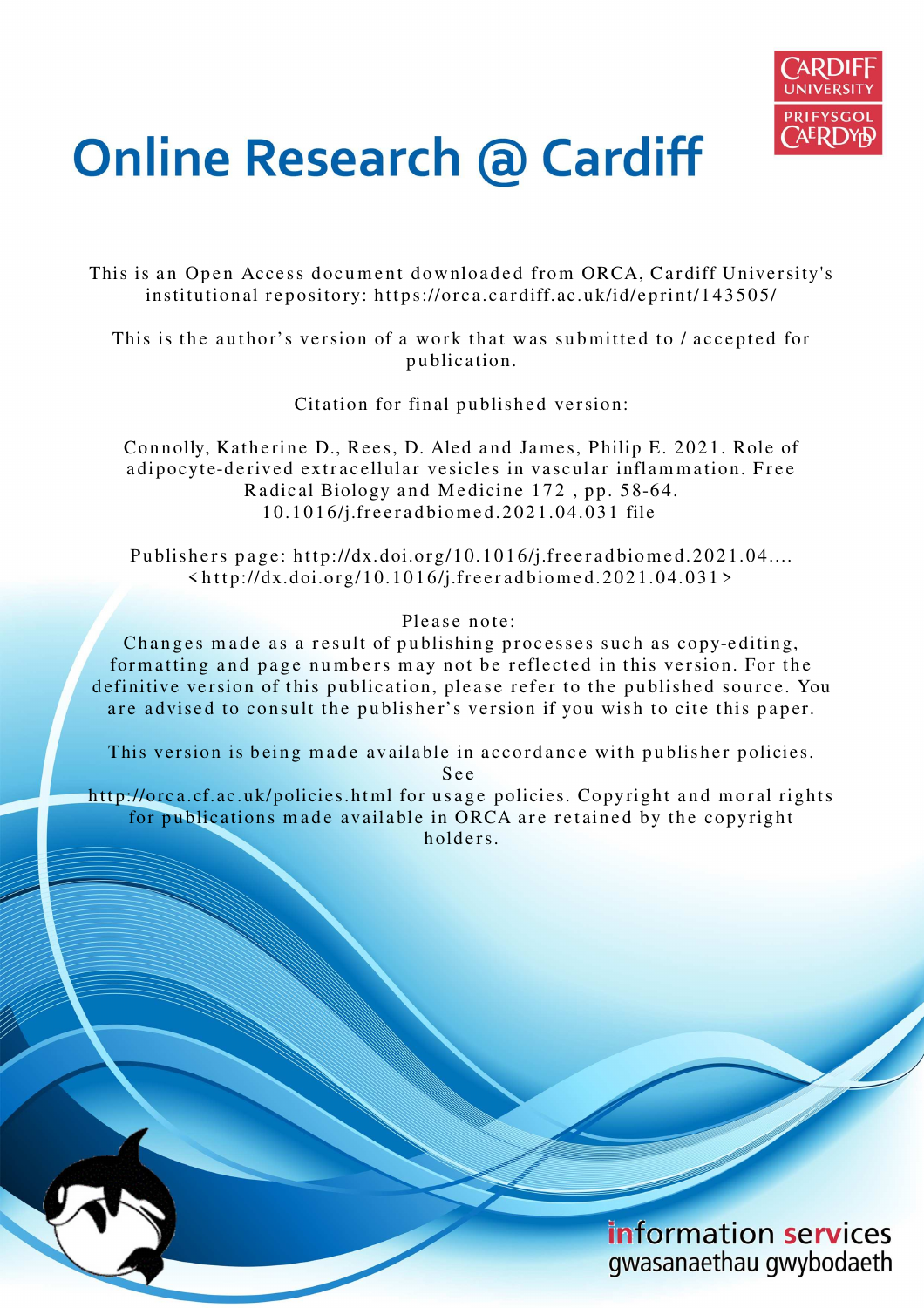# 1 **Role of adipocyte-derived extracellular vesicles in vascular**

- 2 **inflammation**
- 3 Katherine D. Connolly<sup>1</sup>, D. Aled Rees<sup>2</sup> & Philip E. James<sup>1\*</sup>
- <sup>1</sup> School of Sport and Health Sciences, Cardiff Metropolitan University, Cardiff, CF5 2YB,
- 5 United Kingdom
- <sup>2</sup> 6 Neuroscience and Mental Health Research Institute, School of Medicine, Cardiff University,
- 7 Cardiff, CF24 4HQ, United Kingdom
- \* 8 Corresponding author and to whom reprint requests should be addressed.
- 9 PE James, School of Sport and Health Sciences, Cardiff Metropolitan University, Western
- 10 Avenue, Cardiff, CF5 2YB. Phone: +44 (0) 292041 7129, E-mail: [pjames@cardiffmet.ac.uk](mailto:pjames@cardiffmet.ac.uk)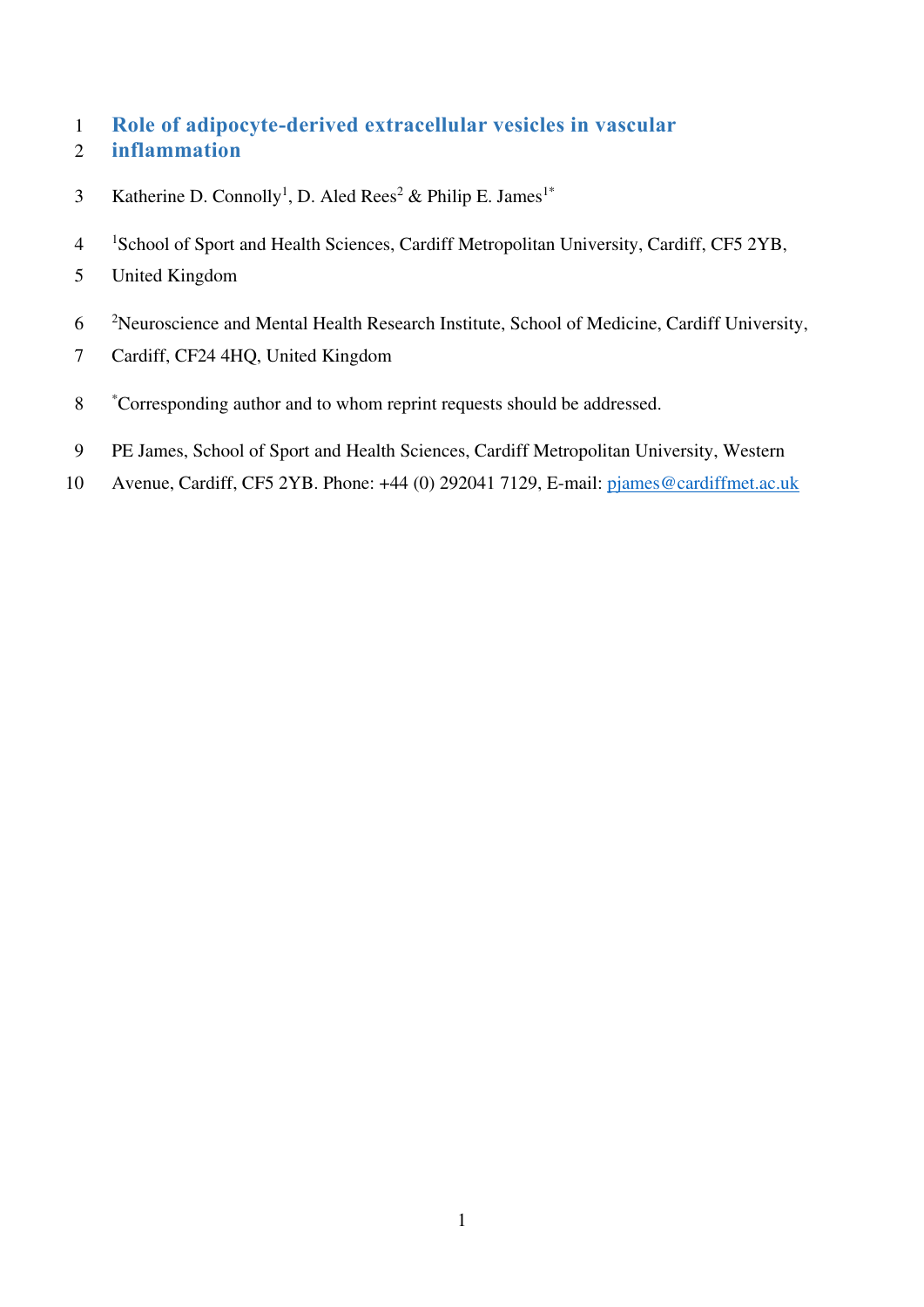## 11 *Abstract*

12 Extracellular vesicles (EVs) are nanometre-sized vesicles released from most cells, including 13 adipocytes. Relatively little is known about adipocyte-derived EVs (ADEVs) in comparison

- 14 to other EV subtypes, though interest in ADEVs as potential paracrine and endocrine
- 15 communicators of adipose tissue in obesity is building. Current evidence indicates that
- 16 ADEVs contribute to the development of adipose tissue dysfunction; a key feature of obese
- 17 adipose tissue that it is associated with obesity-related comorbidities including cardiovascular
- 18 disease (CVD). This review summarises our current knowledge of ADEVs in the
- 19 development of adipose tissue dysfunction and the potential of ADEVs to disrupt redox
- 20 signalling and exert vascular effects that may exacerbate CVD in obesity.
- 21

# 22 *Introduction*

23 In contrast to the wealth of data available regarding the roles of extracellular vesicles (EVs) 24 originating from most cell types in health and disease, our knowledge of the functional 25 characteristics of adipocyte-derived EVs (ADEVs) is less well established. However, the 26 field has recently begun to gain traction and adipocytes are now recognised as important 27 sources of EVs, particularly in obesity, metabolic syndrome, cardiovascular disease (CVD), 28 and certain cancers. This bears a resemblance to the historic consideration of adipose tissue 29 as simply a latent store of excess energy as opposed to the endocrine organ we know it as 30 today. This lag in interest may also be due in part to the relative inaccessibility of adipocytes 31 and adipose tissue as a potential source of EVs, though we and others have recently 32 established robust evidence for the presence of ADEVs in the circulation (Connolly et al., 33 2018; Flaherty et al., 2019; Thomou et al., 2017). Functional ADEV generation was first 34 identified in rat primary adipocytes where "adiposomes" were presented as potential 35 autocrine communicators of adipocyte lipid storage status (Müller et al., 2009). ADEVs are 36 now known to participate in crosstalk with numerous different cell types, perhaps reflecting 37 the diverse role of adipocytes in a range of physiological and pathophysiological processes 38 and in the context of CVD, an area of research that has received relatively little attention.

39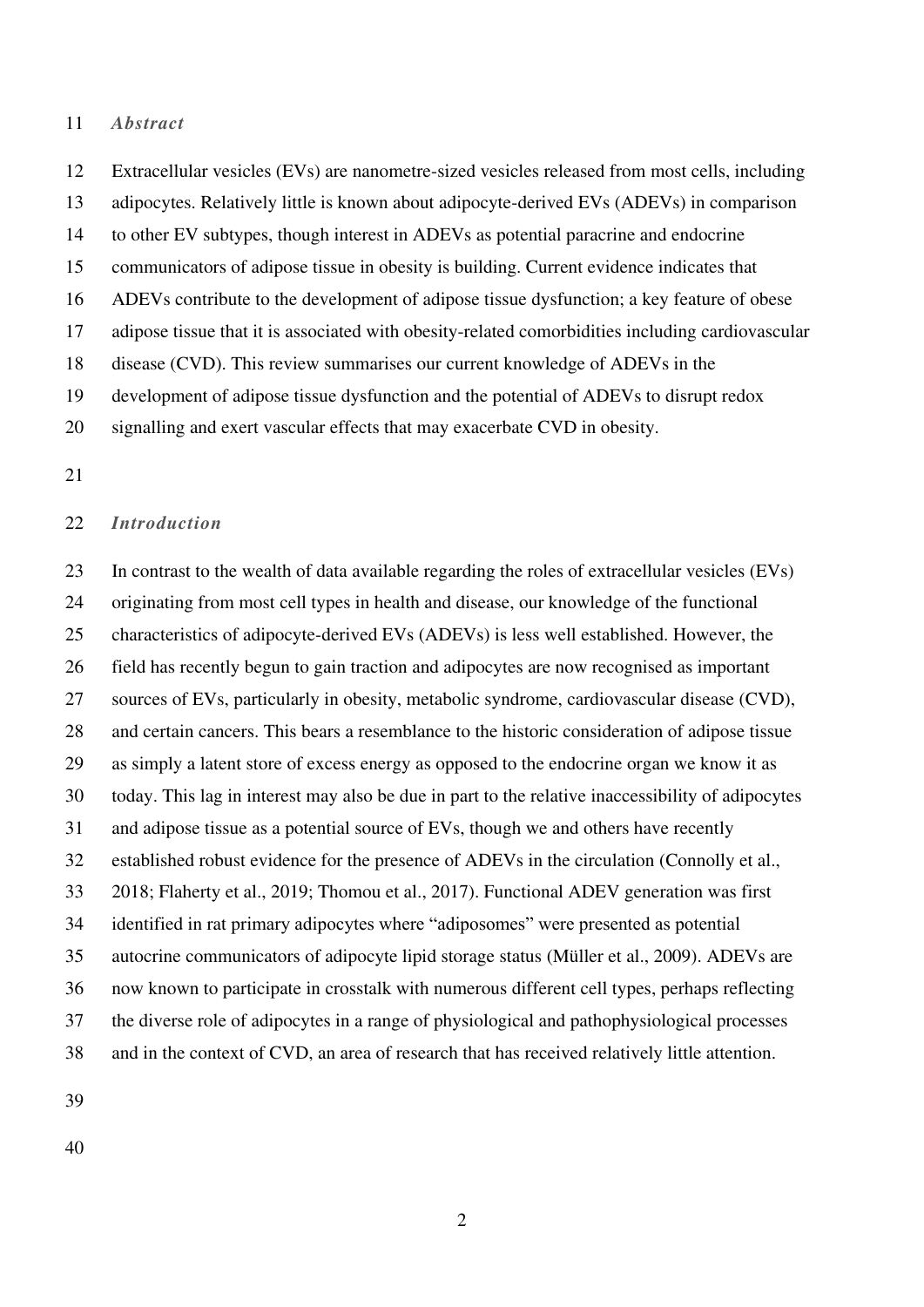#### 41 *Content of ADEV*

42 The composition of EVs generally depends on their cell of origin and their route of

43 biogenesis. Here, we use "EV" to denote vesicles produced by both the classical (endocytic)

44 pathway and direct budding of the plasma membrane with the goal of capturing the full

45 spectrum of ADEV research. As such, ADEVs have been shown to contain an array of EV

- 46 markers associated with these biogenesis pathways including tetraspanins such as CD63, Alix
- 47 and TSG101 (Connolly et al., 2015) in addition to more adipocyte-specific proteins, lipids
- 48 and RNAs (outlined below and in **Figure 1**).









52 and RNA content of ADEVs. Scale bar represents the range in which the majority of ADEVs are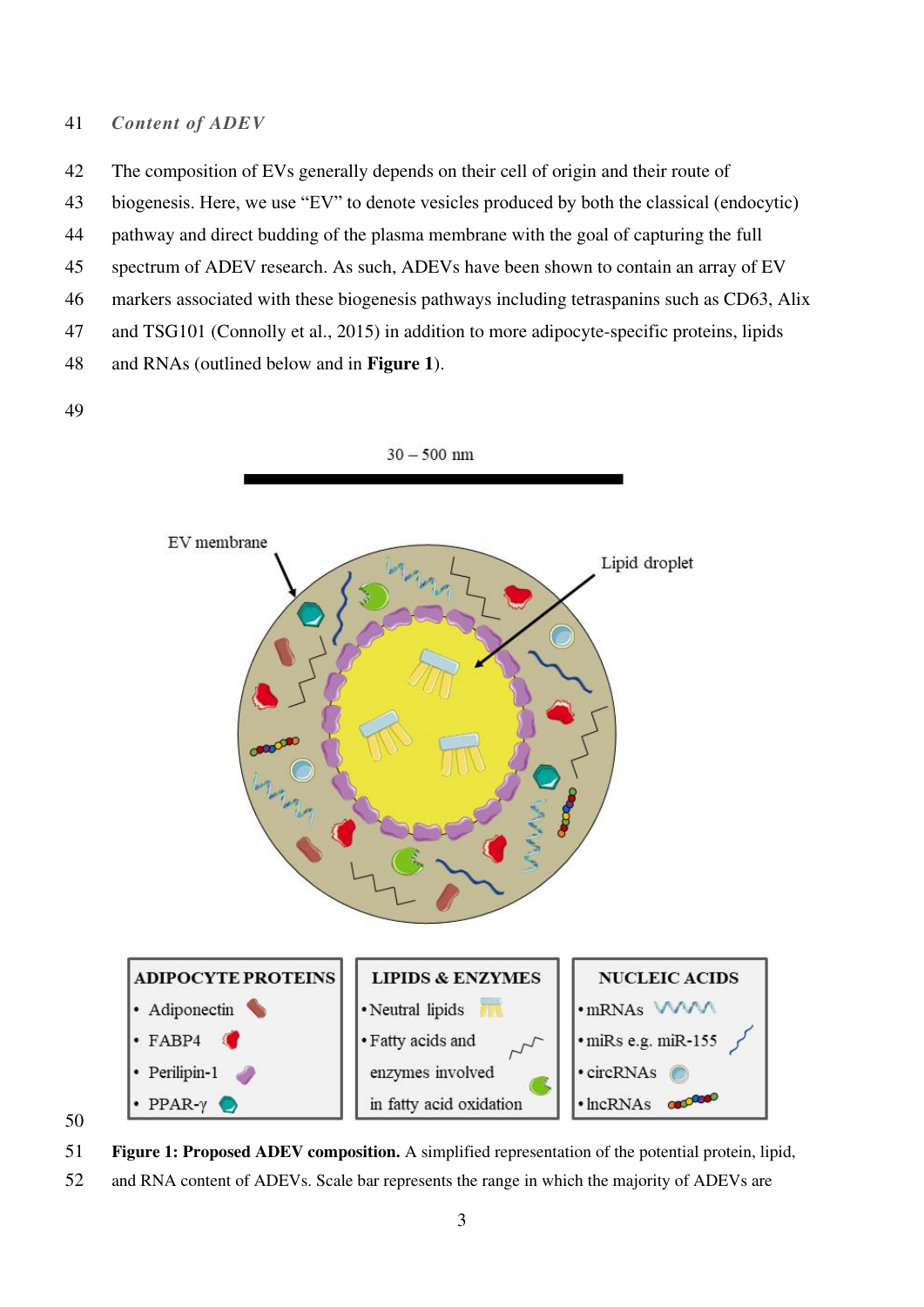53 likely to fall. Image created using Servier Medical Art. FABP4; fatty acid binding protein-4, PPAR-γ; 54 peroxisome proliferator activated receptor-γ, mRNA; messenger RNA, miR; microRNA, circRNA;

55 circular RNA, lncRNA; long non-coding RNA.

56

57 Much of our knowledge of ADEVs stems from research centred on the use of the murine 58 adipocyte cell line, 3T3-L1. These studies have highlighted adipocyte-specific markers that 59 have allowed identification of ADEVs in complex, heterogeneous sources, such as plasma. 60 Several adipocyte protein markers have been detected in circulating EV populations, 61 including adiponectin (Kranendonk, Visseren, van Herwaarden, et al., 2014; Phoonsawat et 62 al., 2014), fatty acid binding protein (FABP)-4 (Gustafson et al., 2015; Witczak et al., 2018), 63 perilipin-1 (Eguchi et al., 2015) and peroxisome proliferator activated receptor (PPAR)-γ 64 (Looze et al., 2009). However, caution must be exercised when using these markers to 65 identify ADEVs in the circulation as many of these markers are soluble adipokines, capable 66 of non-selective co-isolation with EV populations during sample processing (Connolly et al., 67 2018), and in some cases may not be specific to adipocytes alone.

68 Despite forming an estimated two-thirds of the total EV volume (Kreimer et al., 2015), lipids 69 are often overlooked as potential signalling mediators within EVs. Indeed, the lipid volume 70 of ADEVs is likely to be greater than other EV subtypes given the functional role of 71 adipocytes in lipid storage. We have previously found that the lipid content of ADEVs 72 increases to reflect that of the parent cell as preadipocytes undergo differentiation to mature 73 adipocytes (Connolly et al., 2015). More in-depth analysis revealed that though ADEVs share 74 a large degree of similarity to their parent cell, the composition of certain fatty acids and 75 phospholipids were unique to ADEVs. For example, oleic acid and phosphatidylserine were 76 enriched in ADEVs compared to adipocytes, suggesting that though there is significant 77 crossover in the composition of adipocytes and corresponding ADEVs, there are also marked 78 differences, indicating specific packaging of lipids within ADEVs (Connolly et al., 2015). 79 ADEVs have recently been shown to confer a novel mechanism for local lipid release from 80 adipocytes, harbouring and transferring triglycerides to local macrophages thereby driving 81 their differentiation to adipose tissue macrophages (ATMs) (Flaherty et al., 2019). As 82 outlined above, ADEVs also contain the lipid droplet-associated protein perilipin-1 (Connolly 83 et al., 2018; Eguchi et al., 2015) and others, including CD73 (Müller et al., 2011b), 84 suggesting adipocytes are able to use ADEVs to safely transfer lipid droplets to other cells 85 within adipose tissue. ADEVs have also been shown to promote the migration and invasion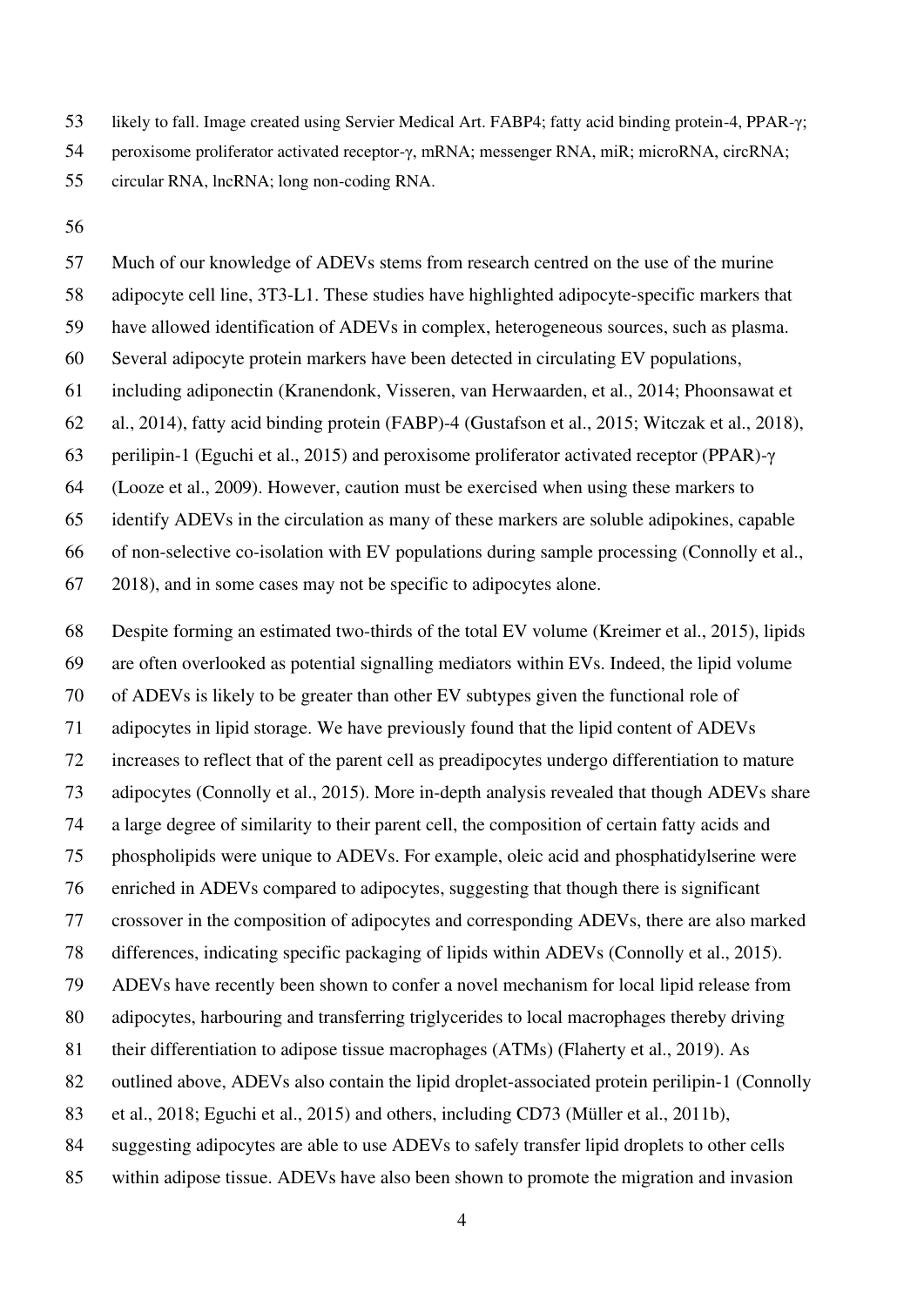86 of melanoma cells by delivering metabolic enzymes that enable tumour cells to shift their 87 metabolism towards fatty acid oxidation (Lazar et al., 2016). Interestingly, a further increase 88 in migration is observed in obesity as ADEVs supply fatty acids in addition to metabolic 89 enzymes to melanoma cells thereby providing tumour cells with the complete metabolic 90 toolset required to facilitate tumour progression (Clement et al., 2020). Gu et al., (2021) have 91 also shown that ADEVs can transfer metabolic enzymes to the liver, altering hepatic 92 metabolism. In obesity, adipocytes produced EVs that were able to modulate hepatic 93 metabolism, leading to steatosis (Gu et al., 2021). Together, these studies show that ADEVs 94 can convey and alter metabolic properties in a variety of cells in a paracrine and endocrine 95 fashion.

96 EVs are important sources of different functional RNAs, including messenger RNAs

97 (mRNA) and micro RNAs (miR), capable of being transferred to, and impacting the function 98 of, recipient cells (Valadi et al., 2007). Adipose tissue has been proposed as a major source of

99 exosomal miR in the circulation with multiple potential targets, as following adipocyte-

100 specific knockout of miR generation capacity, a reduction in circulating exosomal miR was

101 observed (Thomou et al., 2017). We and others have previously provided evidence to suggest

102 that the circulating population of ADEVs is relatively low in comparison to EVs from other

103 sources such as platelets (Connolly et al., 2018; Flaherty et al., 2019) though adipocytes may

104 be particularly enriched in miRs compared to other circulating EV populations. ADEVs have 105 previously been shown to transfer mRNA transcripts including, adiponectin and PPAR-γ2,

106 and miRs such as miR-155 to macrophages (Ogawa et al., 2010; Ortega et al., 2015; Y.

107 Zhang et al., 2016), suggesting ADEVs can mediate local signalling within adipose tissue via

108 transfer of RNAs. There is also evidence to suggest that ADEVs can deliver functional RNA

109 to sites distal to adipose tissue; ADEVs were shown to promote hepatocellular carcinoma

110 proliferation through carriage of novel noncoding RNAs (circRNAs) (H. Zhang et al., 2019).

111 These circRNAs within ADEVs were able to supress the actions of miR-34a and

112 subsequently promote tumorigenesis.

113

## 114 *The role of ADEV in adipose tissue dysfunction*

115 The ability of adipose tissue to control endocrine functions facilitates its role in physiological

116 processes such as the maintenance of vascular tone and control of metabolism. However,

117 energy imbalances in obesity exert undue pressure on adipocytes leading to changes in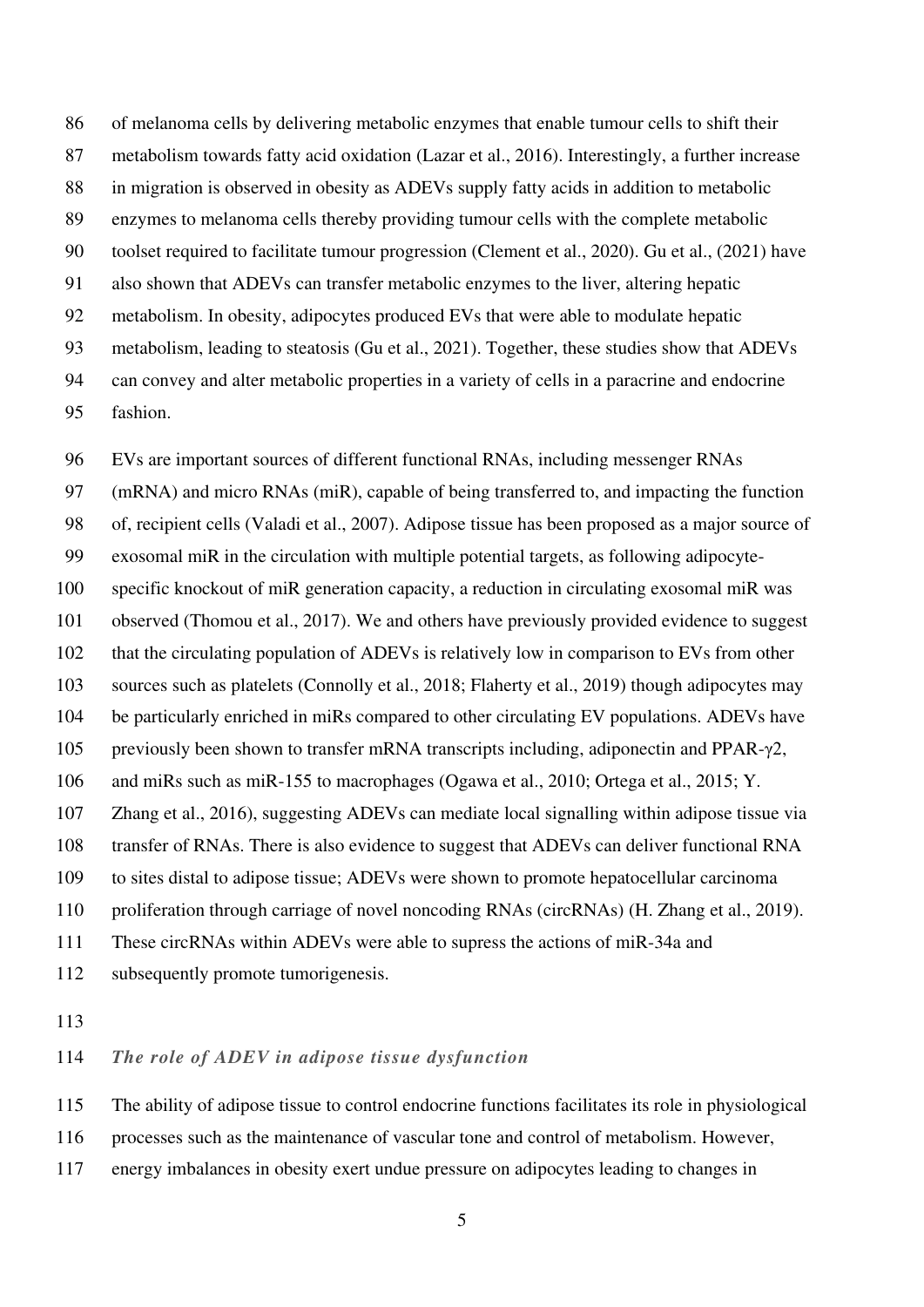118 adipocyte number and structure, and changes to the adipose tissue environment (Choe et al., 119 2016). This results in dysregulation of endocrine signalling and promotes the transition of 120 adipose tissue to a proinflammatory organ (Choe et al., 2016). Consequently, dysfunctional

121 obese adipose tissue leads to an increased risk of CVD, diabetes and cancer, three of the 122 leading causes of mortality worldwide (WHO, 2020). Several mechanisms for the initiation

123 of adipose tissue dysfunction have been suggested, with adipocyte endoplasmic reticulum

124 (ER) stress (Kawasaki et al., 2012) and adipose tissue hypoxia (Trayhurn et al., 2008) being

125 among the most widely researched.

126 ER stress is a feature of obesity and has been shown to contribute to obesity-related insulin 127 resistance and type 2 diabetes (Özcan et al., 2004) and adipose tissue inflammation 128 (Kawasaki et al., 2012). ER stress occurs when certain conditions such as increases in 129 demand for protein synthesis and increased levels of free fatty acids (both of which occur in 130 obesity) interfere with ER function, thereby disrupting the folding of proteins within the ER 131 (Özcan et al., 2004). Elevated levels of free fatty acids in adipose tissue can increase reactive 132 oxygen species (ROS) production which can lead to misfolding of newly formed proteins 133 within the ER either via direct oxidation or via indirect calcium depletion in the ER 134 (Kawasaki et al., 2012; Malhotra & Kaufman, 2007). Misfolded or unfolded proteins activate 135 the unfolded protein response which can lead to apoptosis and adipose tissue dysfunction 136 (Kawasaki et al., 2012). ER stress has been shown to increase the production of EVs 137 containing pro-inflammatory molecules in a model of pre-eclampsia (Collett et al., 2018). 138 Recently, ADEV generated under conditions of ER stress were shown to deliver the 139 metabolic enzyme aldo-keto reductase 1B7 to the liver which led to hepatic lipid 140 accumulation and steatosis (Gu et al., 2021). Therefore, ER stress may be an important 141 stimulator of ADEV production and these EVs may exacerbate obesity-related comorbidities, 142 however; more research is required to establish the interplay between, ER stress, ROS 143 production, ADEV generation and adipose tissue dysfunction in obesity.

144

145 The controlled accommodation and storage of increases in energy intake is a key feature of 146 adipose tissue. This is primarily achieved from hypertrophy of existing adipocytes before 147 hyperplasia and differentiation of preadipocytes and adipocyte precursors if demand exceeds 148 capacity. Interestingly, larger adipocytes have been shown to release EVs at a higher rate 149 which contain lipid droplet-associated proteins and miRs capable of inducing lipogenesis in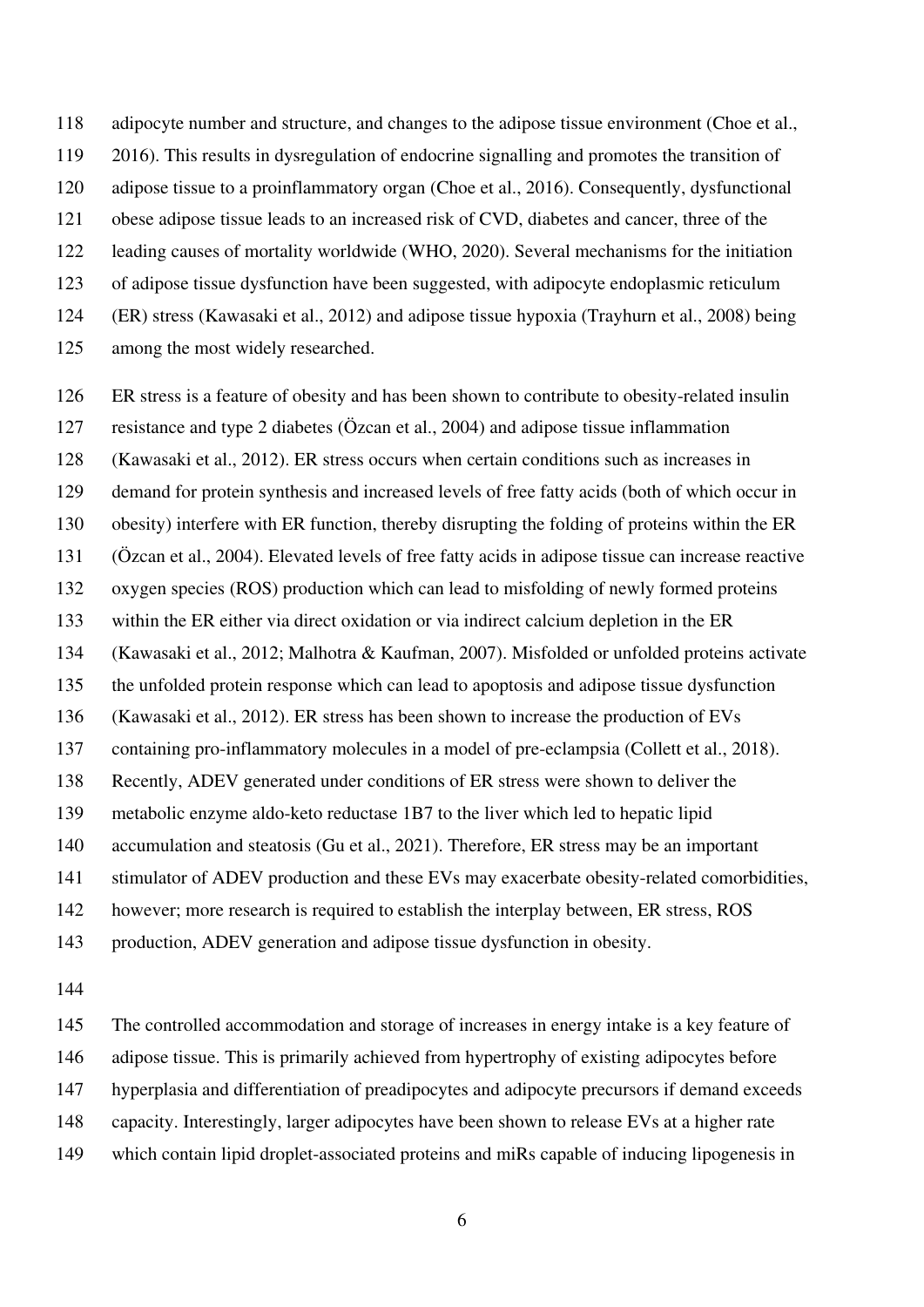150 smaller adipocytes (Müller et al., 2009, 2011a, 2011b). ADEVs may therefore shift the 151 burden of triglyceride accumulation from large to small adipocytes, thereby ensuring safe 152 adipocyte hypertrophy. However, this process may be overwhelmed with progressive obesity 153 as single adipocytes hypertrophy up to 200 µm in diameter to manage the increasing demand 154 for lipid storage (Skurk et al., 2007). Large diameter adipocytes may therefore push the limits 155 for safe lipid accumulation, but also exceed the maximal diffusion distance of oxygen from 156 surrounding capillaries, which is reported to be between 100-200 µm (Brahimi-Horn & 157 Pouysségur, 2007). In addition, the perfusion of white adipose tissue is generally considered 158 to be poor, and even poorer in obese white adipose tissue (Goossens et al., 2011). Therefore, 159 obese adipose tissue is likely to contain regions of hypoxia where poor vascular supply is 160 combined with large diameter adipocytes.

161 Indeed, gene expression of the oxygen sensing transcription factor, hypoxia-inducible factor 162 (HIF)-1α, is increased in obese adipose tissue and reduced upon weight loss (Cancello et al., 163 2005). Upregulation of HIF-1 $\alpha$  is associated with an altered adipokine profile that promotes 164 an inflammatory environment (B. Wang et al., 2007). In addition, activation of HIF-1 $\alpha$  is 165 known to induce reorganisation of the actin cytoskeleton (Weidemann et al., 2013); a key 166 requirement for EV formation (Burger et al., 2013). Indeed, we and others have shown that 167 hypoxia induces EV generation in several different cell types, including adipocytes (Sano et 168 al., 2014; Wadey et al., 2019) and silencing of HIF-1 $\alpha$  has been shown to abate hypoxia-169 induced EV generation (Burnley-Hall et al., 2017; T. Wang et al., 2014). Importantly, not 170 only does hypoxia induce an approximate doubling of ADEV generation, the content of 171 hypoxic ADEVs exhibit signature components that differ from normoxic ADEVs. The fatty 172 acid and phospholipid composition of ADEVs were altered between normoxia and hypoxia; 173 for example, palmitoleic acid (widely considered a positive regulator of glucose homeostasis 174 in adipocytes (Bolsoni-Lopes et al., 2014) was decreased in hypoxic ADEVs (unpublished 175 observations). Furthermore, Sano et al., (2014) found that hypoxic ADEVs were enriched in 176 lipogenic enzymes, such as fatty acid synthase, suggesting ADEVs generated under hypoxic 177 conditions are able to influence metabolism in recipient cells.

178

179 ER stress and adipocyte hypoxia, both of which are known initiators of adipose tissue

180 dysfunction, are therefore able to induce ADEV production with an altered bio-cargo and

- 181 function. Circulating ADEVs have also been shown to be increased in obesity (Eguchi et al.,
	- 7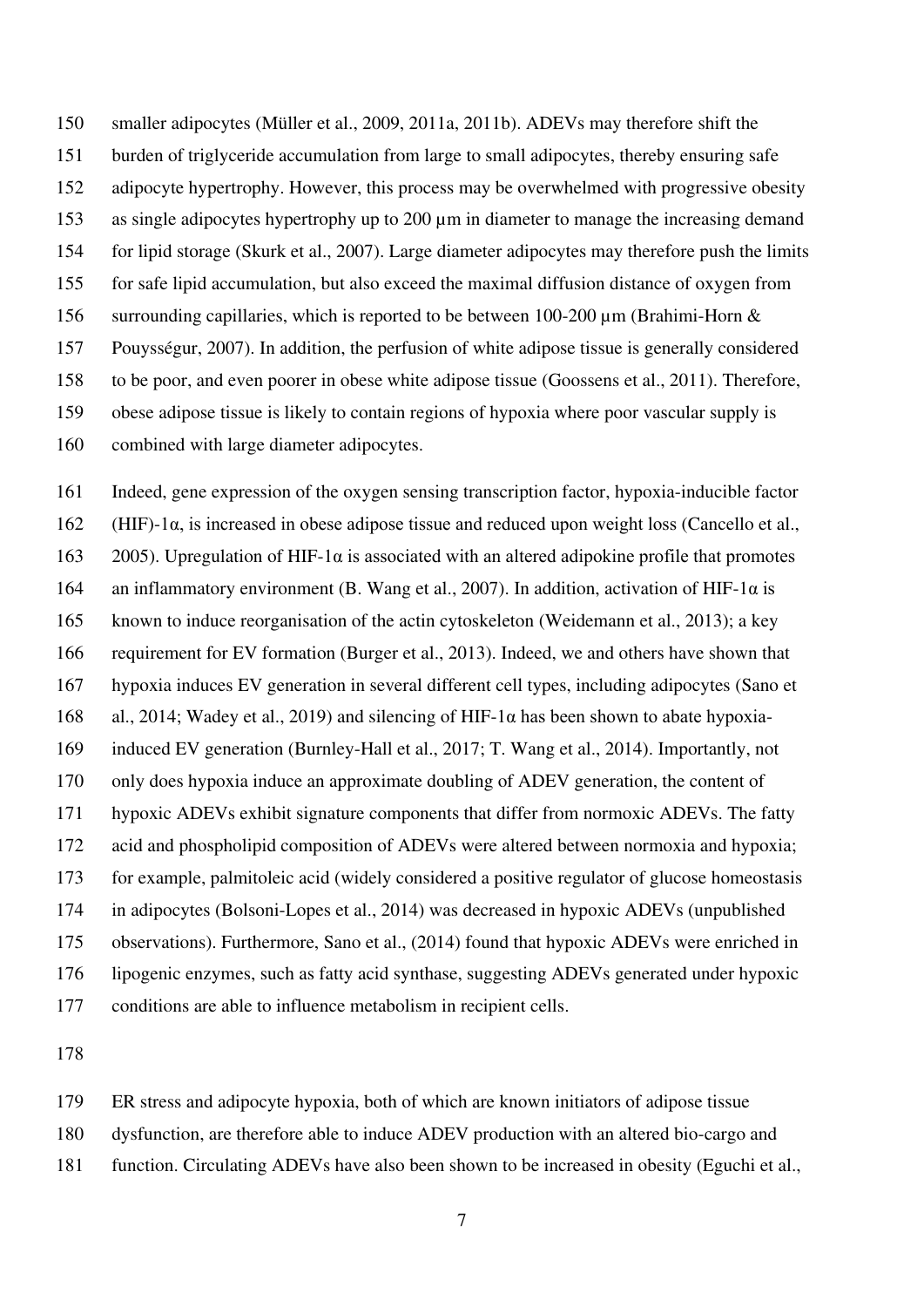182 2015; Flaherty et al., 2019) and decreased in response to low calorie diet intervention (Eguchi 183 et al., 2016).Therefore, ADEVs are likely to be key mediators of adipose tissue dysfunction 184 in obesity, potentially facilitating the initiation of an inflammatory environment both within 185 adipose tissue and peripherally. In fact, strong evidence is emerging for an interaction of 186 ADEVs with circulating monocytes and adipose tissue macrophages (ATMs) in obesity. 187 Plasma EVs from obese mice were shown to activate circulating monocytes and induce 188 infiltration of proinflammatory macrophages into adipose tissue (Eguchi et al., 2015). Several 189 studies have also shown ADEVs from obese subjects or models of obesity are capable of 190 modulating the differentiation of ATMs (Flaherty et al., 2019), promoting transition towards 191 an M1, proinflammatory phenotype (Deng et al., 2009; Eguchi et al., 2015; Kranendonk, 192 Visseren, van Balkom, et al., 2014; Ortega et al., 2015; Pan et al., 2019; M. Song et al., 2018;

193 Xie et al., 2018; Y. Zhang et al., 2016).

194 As previously mentioned, ADEVs may be important sources of miRs in the circulation

195 (Thomou et al., 2017) and certain miRs, including miR-155, miR-221 and miR-222 have

196 been found to be enriched in ADEVs, particularly in obesity (Ortega et al., 2015). Of

197 particular note, a 5-fold increase in miR-155 expression has been observed in ADEVs from

198 different models of obesity (Ortega et al., 2015; Y. Zhang et al., 2016). Zhang et al., (2016)

199 showed that miR-155 within ADEVs decreased the expression of suppressor of cytokine

200 signalling 1 (SOCS1) which was then able mediate M1 polarisation of macrophages through

201 the JAK/STAT signalling pathway. On the other hand, Pan et al., (2019) found that ADEVs

202 from obese adipose tissue were enriched in miR-34a which targeted Krüppel-like factor 4

203 (Kfl4), a regulator of macrophage polarisation. ADEVs delivered miR-34a to macrophages

204 leading to suppression of Kfl4 expression and a consequent inhibition of anti-inflammatory

205 M2 macrophage polarisation (Pan et al., 2019), thereby promoting adipose tissue

206 inflammation. Together, this suggests that miRs may be important components of ADEVs in

207 mediating the inflammatory effects of obesity within adipose tissue.

208 In one of the earliest studies assessing the effect of ADEVs on ATMs, Deng et al., (2009)

209 showed ADEVs from visceral adipose tissue of obese mice were enriched in FABP4 which

210 stimulated the differentiation of macrophages *in vitro* to a pro-inflammatory phenotype,

211 secreting IL-6 and TNF-α. Circulating levels of FABP4 show a strong positive correlation

212 with BMI and hallmarks of metabolic syndrome (Xu et al., 2006). In addition, data from our

213 own group have indicated a strong association of FABP4 with circulating EVs which was

214 altered following bariatric surgery, reflecting the changes in metabolic status of adipose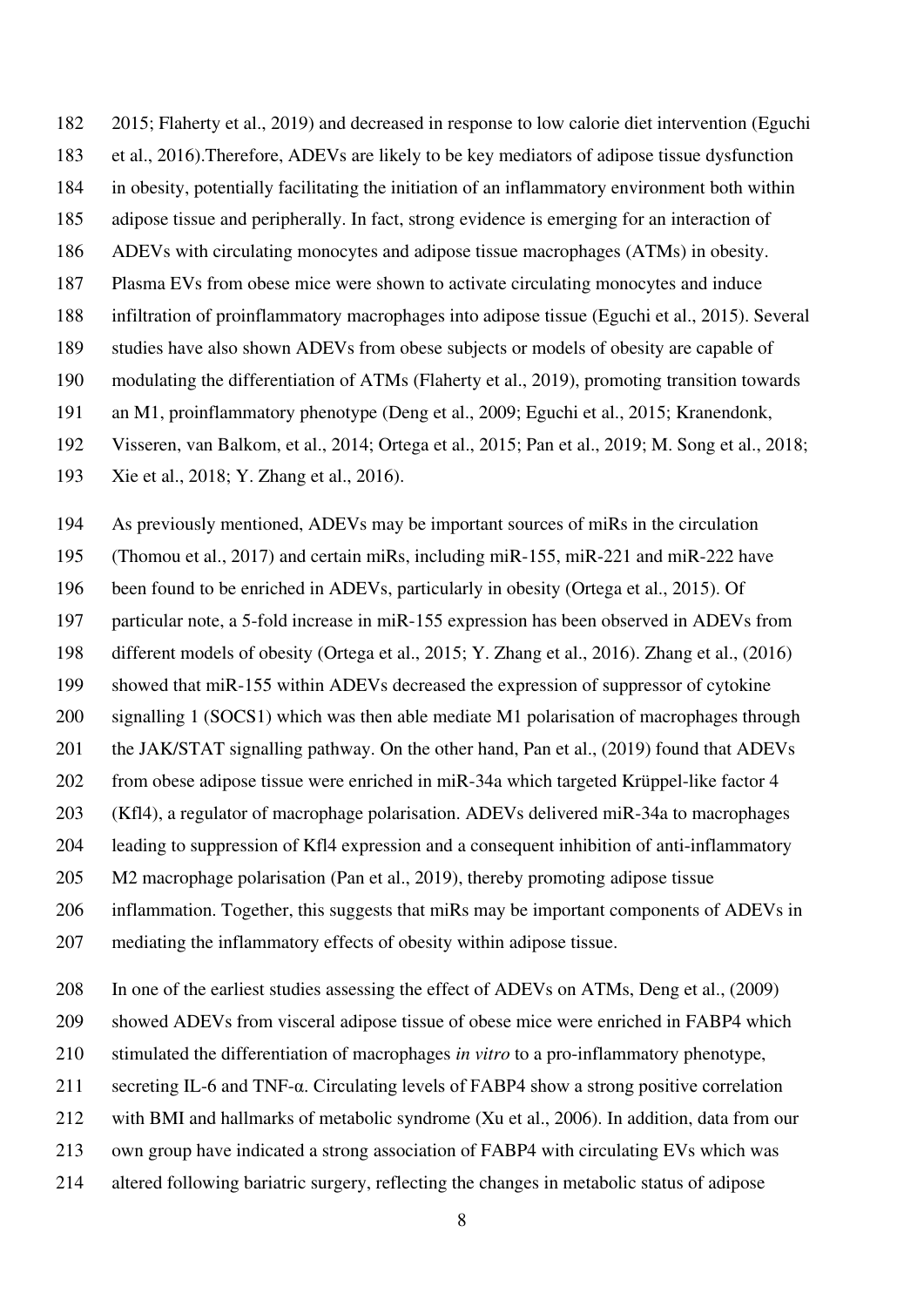- 215 tissue after significant weight loss (Witczak et al., 2018). ADEVs containing FABP4
- 216 therefore may be important endocrine mediators of obese adipose tissue. In support of this,
- 217 ADEVs containing FABP4 from obese mice were primarily taken up by monocytes *in vivo*
- 218 and enhanced the development of insulin resistance (Deng et al., 2009).
- 219 Interestingly, EVs from adipose-derived stem cells (ADSCs) were able to promote transition
- 220 of ATMs to an anti-inflammatory phenotype and mitigate adipose tissue inflammation,
- 221 highlighting ADSC-derived EVs as important regulators of adipocyte dysfunction (Zhao et
- 222 al., 2018). Furthermore, administration of brown adipose tissue (BAT)-derived EVs to obese
- 223 mice reversed the hallmarks of metabolic syndrome and reduced the overall mass and
- 224 adipocyte size of white adipose tissue (WAT) (Zhou et al., 2020). In support of this, Thomou
- 225 et al., (2017) found BAT-EVs were more efficient at regulating crosstalk with the liver,
- 226 improving glucose tolerance and reducing circulating insulin levels than EVs from WAT.
- 227 This suggests that ADEVs from WAT depots may play a role in the initiation of adipose
- 228 tissue dysfunction and inflammation in obesity whereas ADEVs from other adipose tissue
- 229 depots may offer some form of protection of adipose tissue homeostasis.
- 230

# 231 *Role of ADEV in mediating vascular changes*

232 In contrast to the extensive evidence of pro-inflammatory crosstalk of ADEVs with 233 macrophages in obesity, far less is known regarding the exchange of EVs between adipocytes 234 and endothelial cells in obesity. This is despite obesity being a long-established independent 235 risk factor for the development of CVD (Hubert et al., 1983) and adipose tissue inflammation 236 being strongly linked to the development of endothelial dysfunction (Chudek & Wiecek, 237 2006).

238 Our group has previously used conditions of hypoxia and inflammation to mimic adipose 239 tissue dysfunction, and to test the effect of ADEVs generated from obese-like conditions on 240 properties of endothelial cell function (Wadey et al., 2019). Hypoxia and inflammation 241 increased the production of EVs synergistically from adipocytes and caused dysregulation of 242 adipokine content of both the parent cells and resulting EVs. ADEVs generated from 243 hypoxic, inflammatory adipocytes also increased the expression of endothelial vascular cell 244 adhesion molecule (VCAM)-1 and subsequent leukocyte attachment to endothelial cells, an 245 effect that was largely mediated by TNF- $\alpha$ . This suggests that adipocytes can confer their 246 dysregulated state to ADEVs which may then in turn, initiate leukocyte adhesion to the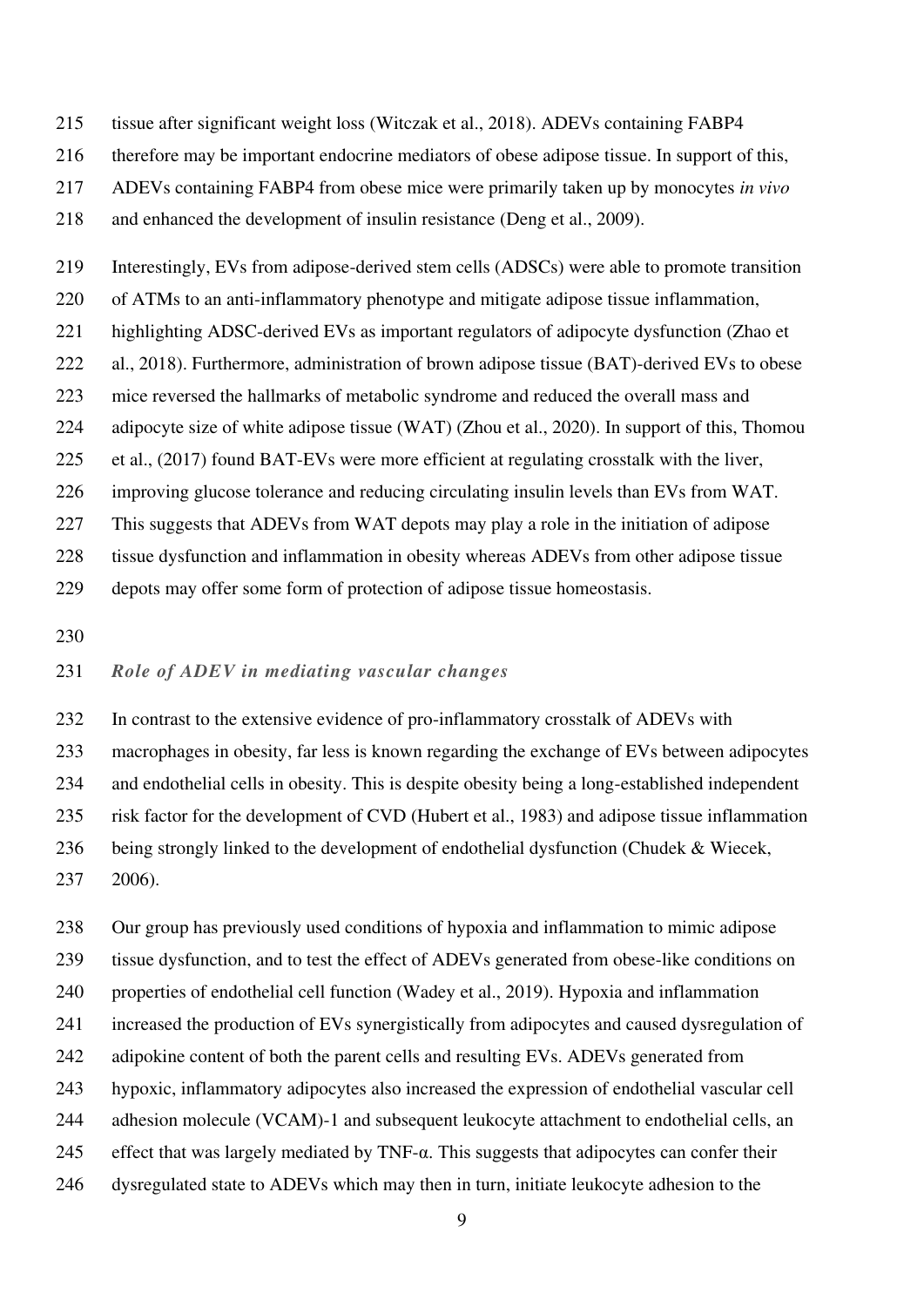- 247 vascular endothelium and exacerbate vascular disease in obesity (Wadey et al., 2019).
- 248 ADEVs from visceral adipose tissue have been shown to stimulate formation of macrophage
- 249 foam cells and to enhance the formation of atherosclerotic lesions *in vivo* (Xie et al., 2018).
- 250 Furthermore, ADEVs derived from a model of insulin resistance were able to induce
- 251 angiogenesis via transfer of pro-angiogenic sonic hedgehog glycoprotein (shh) (F. Wang et
- 252 al., 2018). In addition, when these ADEVs enriched in shh were delivered to an *in vivo*
- 253 diabetic mouse model, vasa vasorum angiogenesis was enhanced which consequently
- 254 impaired atherosclerotic plaque stability. Taken together, these studies suggest that in obesity,
- 255 ADEVs may play an important role in the decline of vascular function by promoting an
- 256 inflammatory phenotype that can initiate and exacerbate atherosclerosis.
- 257 Crewe et al., (2018) recently highlighted the role of EVs in facilitating crosstalk between cell 258 populations within adipose tissue. Knockdown of an adipocyte-specific form of the caveolin-259 1 (cav-1) protein ablated gene expression of cav-1 but not the adipocyte protein expression. 260 Local endothelial cells were shown to be transferring the cav-1 protein to adipocytes via EVs 261 and interestingly, this process was sensitive to metabolic status of endothelial cells both *in*  262 *vitro* and *in vivo* (Crewe et al., 2018). During fasting conditions, EV production from 263 endothelial cells (and subsequent uptake by adipocytes) was enhanced whereas this was 264 reversed during the fed state, with adipocytes readily shedding EVs containing cav-1. These 265 EVs were then largely taken up by surrounding endothelial cells and ATMs indicating the 266 close cross talk between cells of adipose tissue in communicating the metabolic state.
- 267 In addition to adipocyte-endothelial crosstalk, ADEVs have also been shown to mediate 268 changes in vascular smooth muscle cells (Li et al., 2019). EVs isolated from mesenteric
- 269 perivascular adipose tissue were increased in obesity and were able to induce a phenotypic
- 270 switch in vascular smooth muscle cells from a contractile to a synthetic phenotype. This
- 271 effect was enhanced in obese/inflamed perivascular adipose tissue due to high expression of
- 272 miR-221-p3 in perivascular ADEVs (Li et al., 2019). Enrichment of miR-221-p3 in ADEVs
- 273 was shown to induce mitochondrial dysfunction in vascular smooth muscle cells through
- 274 suppression of the mitochondrial regulator, PPAR-γ coactivator (PGC)-1α. Not only does this
- 275 suggest a role for ADEVs locally within the vessel wall in mediating obesity-related vascular
- 276 remodelling, but also highlights the potential involvement of ADEVs in the disruption of
- 277 mitochondrial function. Mitochondrial dysfunction can result in the production of ROS, and
- 278 mitochondria within obese adipocytes are known to generate higher amounts of ROS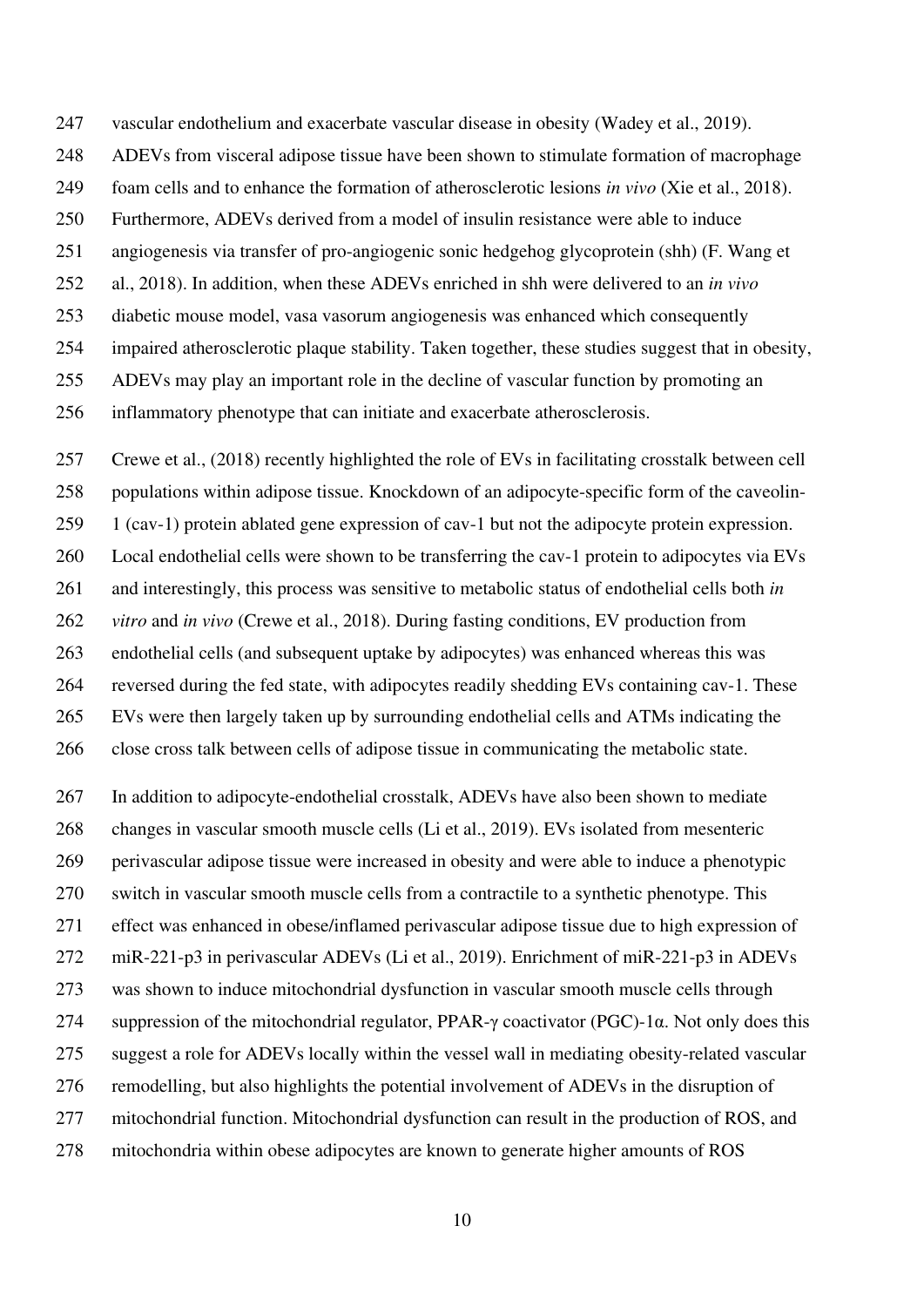279 (Chattopadhyay et al., 2015). Therefore, ADEVs may also contribute to oxidative stress in 280 obese adipose tissue.

281 A number of studies have also indicated a protective role for ADSC-EVs via mediation of 282 adipocyte-endothelial cross talk. EVs from ADSCs have been shown to induce growth of 283 endothelial cells and angiogenesis in *in vivo* models of wound healing through up-regulation 284 of several genes involved in proliferation and growth, such as cyclins and VEGF-A (Liu et 285 al., 2019; Ren et al., 2019). Additionally, exosomes harvested from ADSCs overexpressing 286 the long noncoding RNA, SNHG9, were recently shown to protect against TNF receptor 287 type-1 associated death domain protein (TRADD)-mediated inflammation and apoptosis in 288 endothelial cells, thereby protecting against endothelial dysfunction (Y. Song et al., 2020). 289 Furthermore, SNHG9 was decreased in plasma exosomes from obese patients and further so 290 in obese patients with endothelial dysfunction (Y. Song et al., 2020), suggesting that 291 beneficial components of adipose tissue-derived EVs (such as SNHG9) may be lost in obesity 292 in addition to the gain of a more pathological cargo, the combination of which may lead to 293 impaired vascular function.

294 These varying roles of ADEVs in the development and maintenance of adipose tissue 295 inflammation and the consequent effects on the vasculature are summarised in **Figure 2**. 296 Clearly, ADEVs facilitate close crosstalk of adipocytes with different cell types within 297 adipose tissue including ATMs and endothelial cells, to maintain the metabolic health of lean 298 adipose tissue and to propagate an inflammatory, dysfunctional environment in obesity.

299

### 300 *Redox potential role of ADEVs*

301 It is well-established that adipocytes and adipose tissue are sensitive to oxidative stress, 302 particularly in obesity (Furukawa et al., 2004). In fact, ROS such as  $H_2O_2$ , and oxidative 303 enzymes such as NADPH oxidase, have been shown to be increased in obese adipose tissue 304 (Chattopadhyay et al., 2015; Furukawa et al., 2004) and fat accumulation is positively 305 correlated with systemic markers of oxidative stress (Furukawa et al., 2004; Keaney et al., 306 2003). Therefore, oxidative stress in combination with ER stress and regions of hypoxia can 307 cause dysregulation of adipokine secretion and the development of metabolic syndrome. 308 EVs have been suggested as novel indicators of a cell's redox status, as oxidative damage

309 accumulates in lipids, nucleic acids and proteins of the parent cell which may then be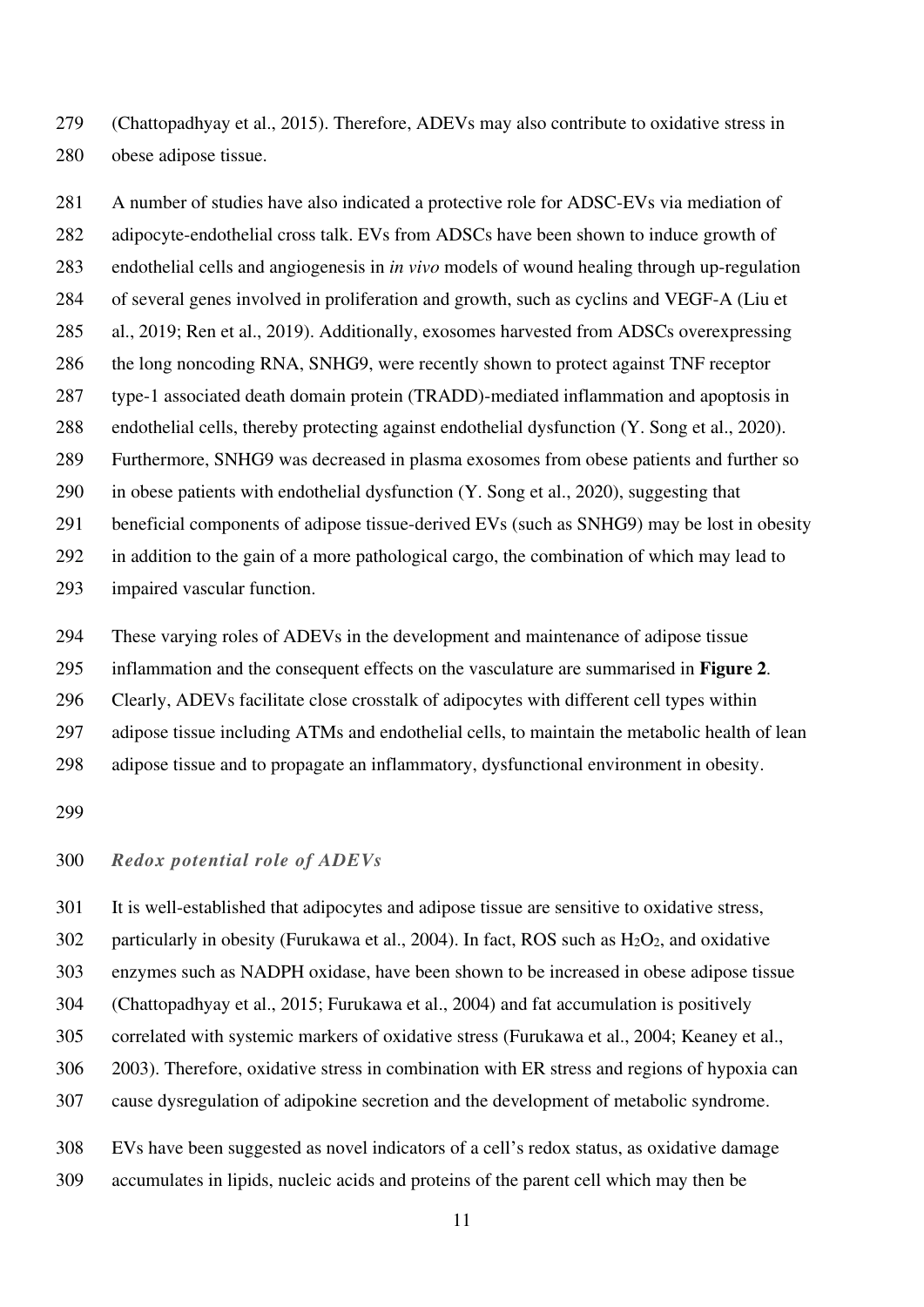- 310 packaged into EVs (Borras et al., 2020). Furthermore, when the parent cell is exposed to pro-
- 311 oxidant conditions, EV production is altered. For example, angiotensin II induced oxidative
- 312 stress in endothelial cells by increasing activation of NADPH oxidase and superoxide
- 313 formation, but also increased EV generation (Burger et al., 2011). These EVs were then able
- 314 to induce ROS formation and oxidative stress in naïve endothelial cells. Furthermore,
- 315 circulating EVs were increased in patients with metabolic syndrome and these EVs were able
- 316 to induce endothelial dysfunction *in vivo* (Agouni et al., 2008). EVs have also been shown to
- 317 contain a number of different redox enzymes, including glutathione *S*-transferase, glutathione
- 318 peroxidase (Jin et al., 2005) and endothelial nitric oxide synthase; the latter was found to be
- 319 decreased in patients with endothelial dysfunction (Horn et al., 2013).
- 320 Akin to the lack of research surrounding ADEVs in CVD, we could find no evidence of
- 321 direct research into the redox potential of ADEVs. This is despite evidence that individually,
- 322 adipocytes and EVs are involved in redox reactions and can promote oxidative stress.
- 323 Additionally, as outlined above, ADEVs contain components that are susceptible to oxidation
- 324 (including lipids, proteins and nucleic acids) which can be transferred to cells locally within
- 325 adipose tissue but also in an endocrine fashion. ADEV production is also sensitive to the
- 326 condition of the parent cell. Indeed, several conditions likely to disrupt redox signalling in
- 327 adipocytes have been shown to increase ADEV generation, for example, elevated levels of
- 328 free fatty acids (palmitic acid) (Eguchi et al., 2015), hypoxia and inflammation (Wadey et al.,
- 329 2019) and induction of ER stress (Gu et al., 2021). Furthermore, ADEVs from obese adipose
- 330 tissue were shown to induce mitochondrial dysfunction (Li et al., 2019), a key contributor to
- 331 oxidative stress. ADEVs are therefore likely to play an important role in redox signalling
- 332 within adipose tissue and in obesity, ADEVs may mediate the communication of adipocyte
- 333 oxidative stress in an autocrine and paracrine fashion but also systemically, potentially
- 334 facilitating the development of metabolic syndrome and associated CVD.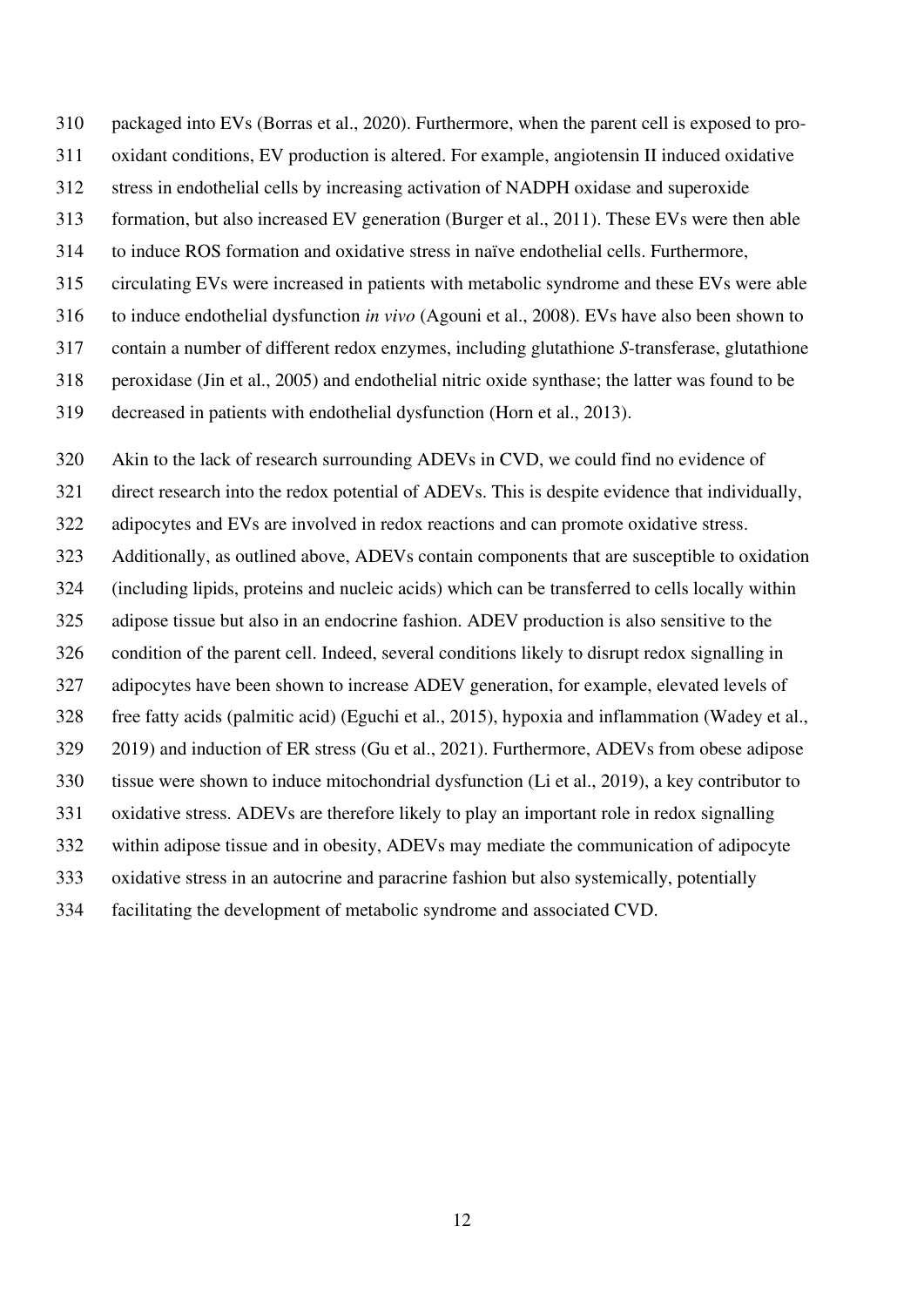



# **Figure 2: The role of ADEVs in communicating adipose tissue dysfunction.** A simplified

summary of the known roles of ADEVs as local communicators of lean and obese adipose tissue.

- ADEVs in lean adipose tissue promote safe lipid storage and an anti-inflammatory environment and
- are involved in crosstalk with vascular endothelial cells. Conversely, hypertrophied adipocytes release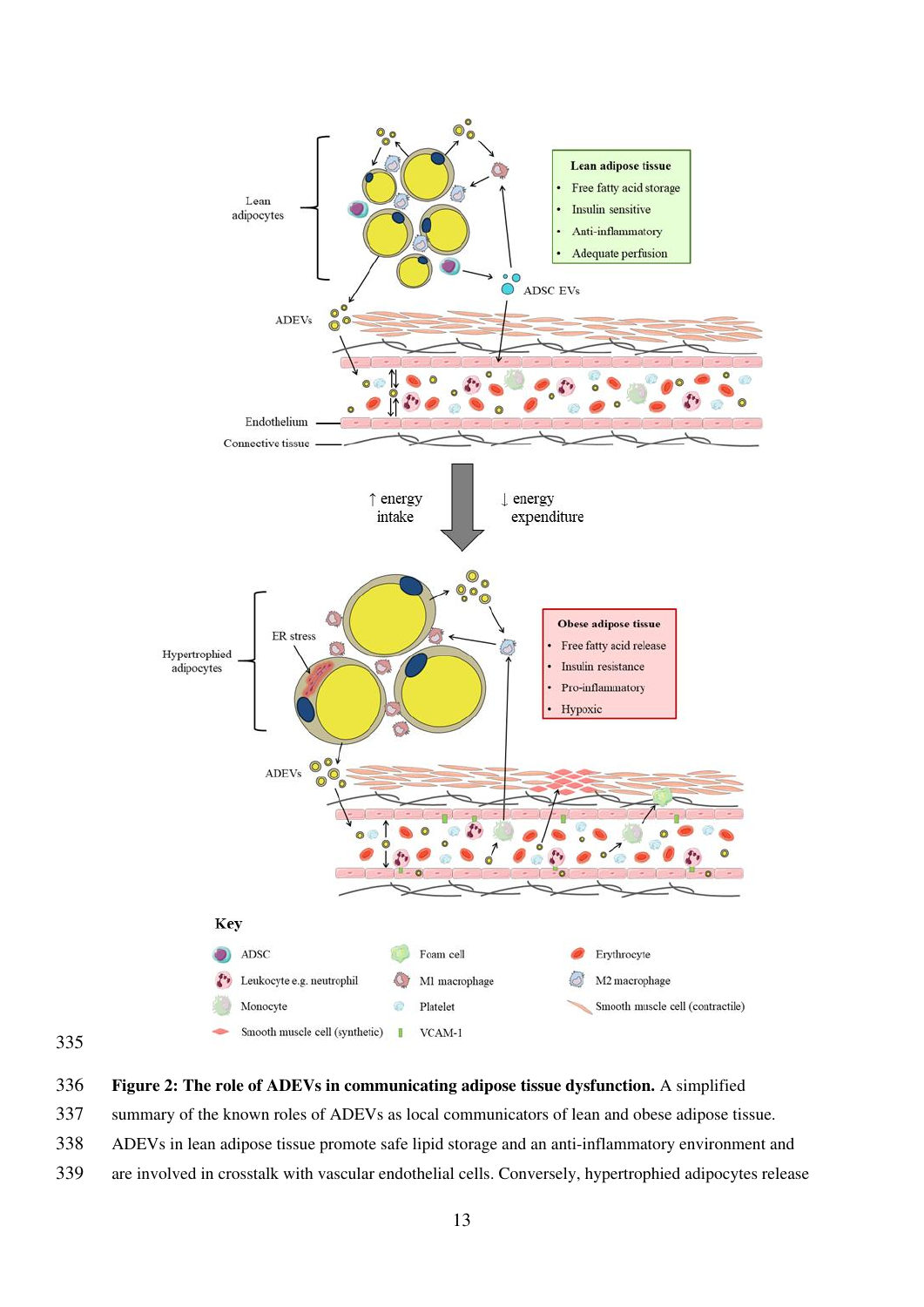340 ADEVs that: encourage macrophage infiltration into adipose tissue; promote transition of ATMs to an

341 M1 pro-inflammatory phenotype; increase leukocyte adhesion to the vascular endothelium; drive

342 foam cell formation and induce contractile vascular smooth muscle cells to transition towards a

343 synthetic phenotype. Image created using Servier Medical Art. Image is not drawn to scale.

344

#### 345 *Conclusion*

346 In the past decade, research into the release of EVs from various cell types, into different 347 biological fluids, and the roles of EVs in a wide range of conditions has increased 348 dramatically (Théry et al., 2018). Until recently, relatively little of this research focused on 349 ADEVs and consequently, we are only just beginning to understand the potential roles of 350 ADEVs as paracrine and endocrine communicators of adipose tissue. As such, the roles and 351 effects of ADEVs in the development of CVD in obesity remains largely unexplored. 352 Evidence currently indicates that ADEVs are key mediators of adipocyte crosstalk, promoting 353 adipose tissue homeostasis in lean adipose tissue, whilst facilitating adipose tissue 354 inflammation and dysregulation of vascular function in obesity. However, much more 355 research is required to fully elucidate the role ADEVs play in inflammation and vascular 356 homeostasis; the interaction of ADEVs with platelets and the resulting effecting on 357 coagulation for example, is not understood and the wider endocrine roles of ADEVs in 358 obesity remain under-appreciated. Additionally, the potential of ADEVs to participate in 359 redox signalling remains unexplored, despite the known involvement of adipocytes and other 360 EV subtypes in communicating oxidative stress. Recent advancements in the isolation and 361 purification of EVs alongside more sophisticated profiling methodologies (such as 362 proteomics, lipidomics and miR analysis) will also allow for a more precise understanding of 363 ADEV content and how this changes as adipocytes transition to a dysfunctional state. This 364 combined with the current increase in momentum in the ADEV field will no doubt lead to a 365 clearer understanding of the roles ADEVs play in obesity and associated co-morbidities, 366 including CVD.

367

#### 368 *Acknowledgement*

369 This work was supported by the British Heart Foundation and Cardiff Metropolitan 370 University.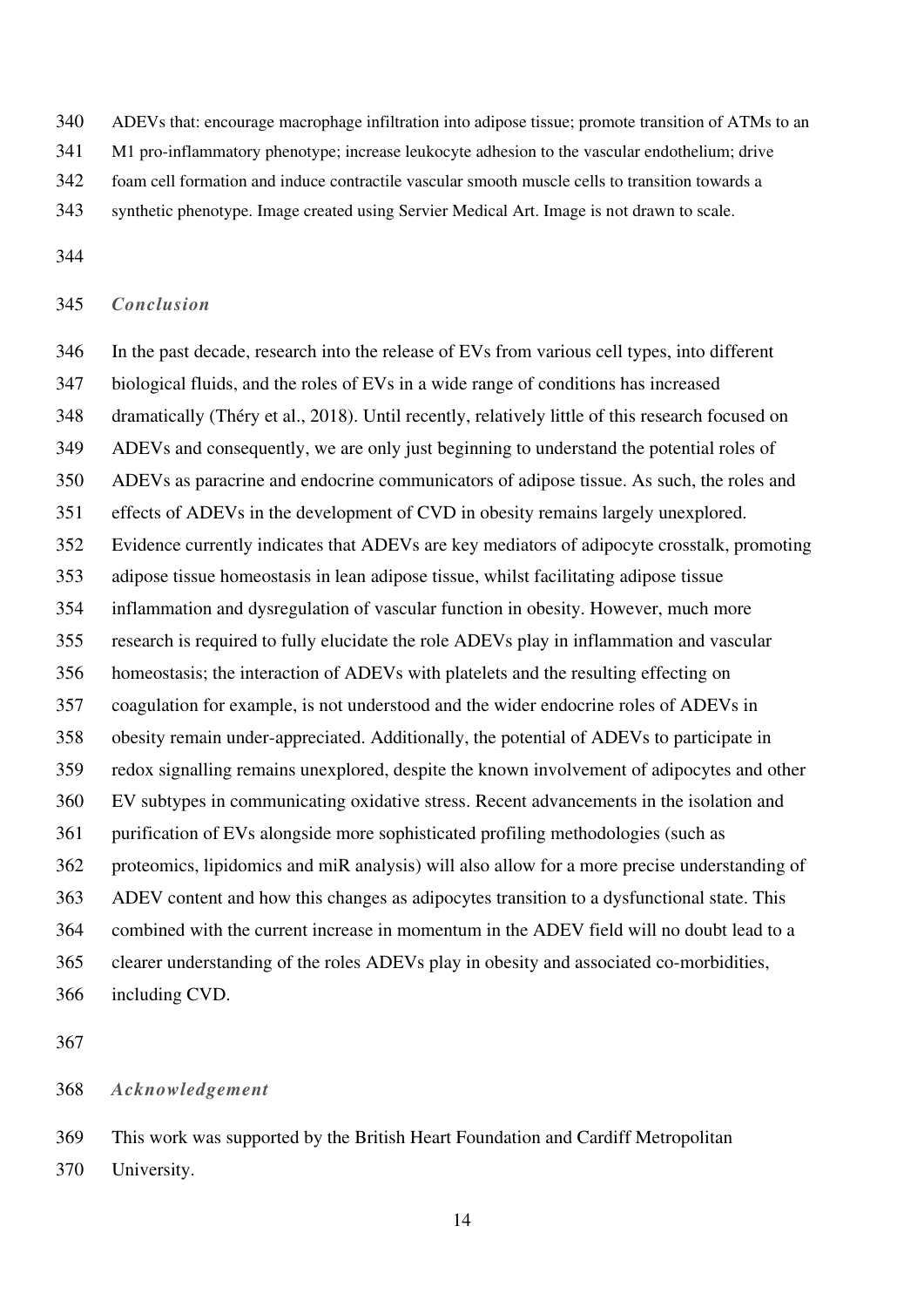# 371 *References*

| 372 | Agouni, A., Lagrue-Lak-Hal, A. H., Ducluzeau, P. H., Mostefai, H. A., Draunet-Busson, C.,    |
|-----|----------------------------------------------------------------------------------------------|
| 373 | Leftheriotis, G., Heymes, C., Martinez, M. C., & Andriantsitohaina, R. (2008).               |
| 374 | Endothelial dysfunction caused by circulating microparticles from patients with              |
| 375 | metabolic syndrome. American Journal of Pathology, 173(4), 1210–1219.                        |
| 376 | https://doi.org/10.2353/ajpath.2008.080228                                                   |
| 377 | Bolsoni-Lopes, A., Festuccia, W. T., Chimin, P., Farias, T. S., Torres-Leal, F. L., Cruz, M. |
| 378 | M., Andrade, P. B., Hirabara, S. M., Lima, F. B., & Alonso-Vale, M. I. C. (2014).            |
| 379 | Palmitoleic acid (n-7) increases white adipocytes GLUT4 content and glucose uptake in        |
| 380 | association with AMPK activation. Lipids in Health and Disease, 13(1).                       |
| 381 | https://doi.org/10.1186/1476-511X-13-199                                                     |
| 382 | Borras, C., Mas-Bargues, C., Sanz-Ros, J., Román-Domínguez, A., Gimeno-Mallench, L.,         |
| 383 | Inglés, M., Gambini, J., & Viña, J. (2020). Extracellular vesicles and redox modulation      |
| 384 | in aging. In Free Radical Biology and Medicine (Vol. 149, pp. 44–50). Elsevier Inc.          |
| 385 | https://doi.org/10.1016/j.freeradbiomed.2019.11.032                                          |
| 386 | Brahimi-Horn, M. C., & Pouysségur, J. (2007). Oxygen, a source of life and stress. In FEBS   |
| 387 | Letters (Vol. 581, Issue 19, pp. 3582–3591). FEBS Lett.                                      |
| 388 | https://doi.org/10.1016/j.febslet.2007.06.018                                                |
| 389 | Burger, D., Montezano, A. C., Nishigaki, N., He, Y., Carter, A., & Touyz, R. M. (2011).      |
| 390 | Endothelial microparticle formation by angiotensin II is mediated via ang II receptor        |
| 391 | type I/NADPH Oxidase/rho kinase pathways targeted to lipid rafts. Arteriosclerosis,          |
| 392 | Thrombosis, and Vascular Biology, 31(8), 1898–1907.                                          |
| 393 | https://doi.org/10.1161/ATVBAHA.110.222703                                                   |
| 394 | Burger, D., Schock, S., Thompson, C. S., Montezano, A. C., Hakim, A. M., & Touyz, R. M.      |
| 395 | (2013). Microparticles: Biomarkers and beyond. In Clinical Science (Vol. 124, Issue 7,       |
| 396 | pp. 423–441). Clin Sci (Lond). https://doi.org/10.1042/CS20120309                            |
| 397 | Burnley-Hall, N., Willis, G., Davis, J., Rees, D. A., & James, P. E. (2017). Nitrite-derived |
| 398 | nitric oxide reduces hypoxia-inducible factor $1\alpha$ -mediated extracellular vesicle      |
| 399 | production by endothelial cells. Nitric Oxide - Biology and Chemistry, $63$ , $1-12$ .       |
| 400 | https://doi.org/10.1016/j.niox.2016.12.005                                                   |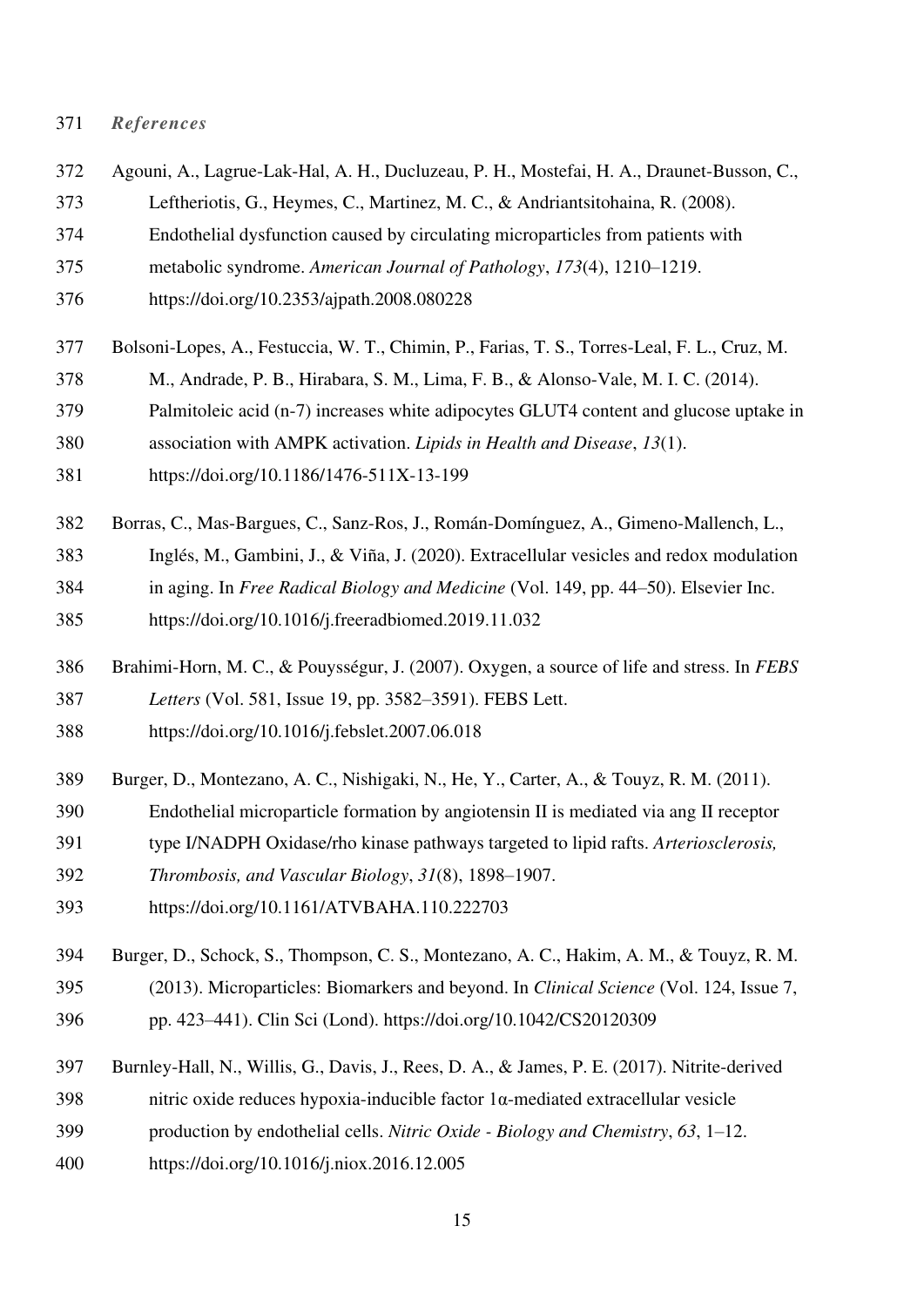| 401 | Cancello, R., Henegar, C., Viguerie, N., Taleb, S., Poitou, C., Rouault, C., Coupaye, M.,     |
|-----|-----------------------------------------------------------------------------------------------|
| 402 | Pelloux, V., Hugol, D., Bouillot, J. L., Bouloumié, A., Barbatelli, G., Cinti, S.,            |
| 403 | Svensson, P. A., Barsh, G. S., Zucker, J. D., Basdevant, A., Langin, D., & Clément, K.        |
| 404 | (2005). Reduction of macrophage infiltration and chemoattractant gene expression              |
| 405 | changes in white adipose tissue of morbidly obese subjects after surgery-induced weight       |
| 406 | loss. Diabetes, 54(8), 2277-2286. https://doi.org/10.2337/diabetes.54.8.2277                  |
| 407 | Chattopadhyay, M., Khemka, V. K., Chatterjee, G., Ganguly, A., Mukhopadhyay, S., &            |
| 408 | Chakrabarti, S. (2015). Enhanced ROS production and oxidative damage in                       |
| 409 | subcutaneous white adipose tissue mitochondria in obese and type 2 diabetes subjects.         |
| 410 | Molecular and Cellular Biochemistry, 399(1-2), 95-103.                                        |
| 411 | https://doi.org/10.1007/s11010-014-2236-7                                                     |
|     |                                                                                               |
| 412 | Choe, S. S., Huh, J. Y., Hwang, I. J., Kim, J. I., & Kim, J. B. (2016). Adipose tissue        |
| 413 | remodeling: Its role in energy metabolism and metabolic disorders. In Frontiers in            |
| 414 | Endocrinology (Vol. 7, Issue APR, p. 1). Frontiers Media S.A.                                 |
| 415 | https://doi.org/10.3389/fendo.2016.00030                                                      |
| 416 | Chudek, J., & Wiecek, A. (2006). Adipose tissue, inflammation and endothelial dysfunction -   |
| 417 | PubMed. Pharmacological Reports. https://pubmed.ncbi.nlm.nih.gov/17332676/                    |
| 418 | Clement, E., Lazar, I., Attané, C., Carrié, L., Dauvillier, S., Ducoux-Petit, M., Esteve, D., |
| 419 | Menneteau, T., Moutahir, M., Le Gonidec, S., Dalle, S., Valet, P., Burlet-Schiltz, O.,        |
| 420 | Muller, C., & Nieto, L. (2020). Adipocyte extracellular vesicles carry enzymes and fatty      |
| 421 | acids that stimulate mitochondrial metabolism and remodeling in tumor cells. The              |
| 422 | EMBO Journal, 39(3). https://doi.org/10.15252/embj.2019102525                                 |
| 423 | Collett, G. P., Redman, C. W., Sargent, I. L., & Vatish, M. (2018). Endoplasmic reticulum     |
| 424 | stress stimulates the release of extracellular vesicles carrying danger-associated            |
| 425 | molecular pattern (DAMP) molecules. Oncotarget, 9(6), 6707–6717.                              |
| 426 | https://doi.org/10.18632/oncotarget.24158                                                     |
| 427 | Connolly, K. D., Guschina, I. A., Yeung, V., Clayton, A., Draman, M. S., Von Ruhland, C.,     |
| 428 | Ludgate, M., James, P. E., & Rees, D. A. (2015). Characterisation of adipocyte-derived        |
| 429 |                                                                                               |
|     | extracellular vesicles released pre-and post-adipogenesis. Journal of Extracellular           |
| 430 | Vesicles, 4(1). https://doi.org/10.3402/jev.v4.29159                                          |
|     |                                                                                               |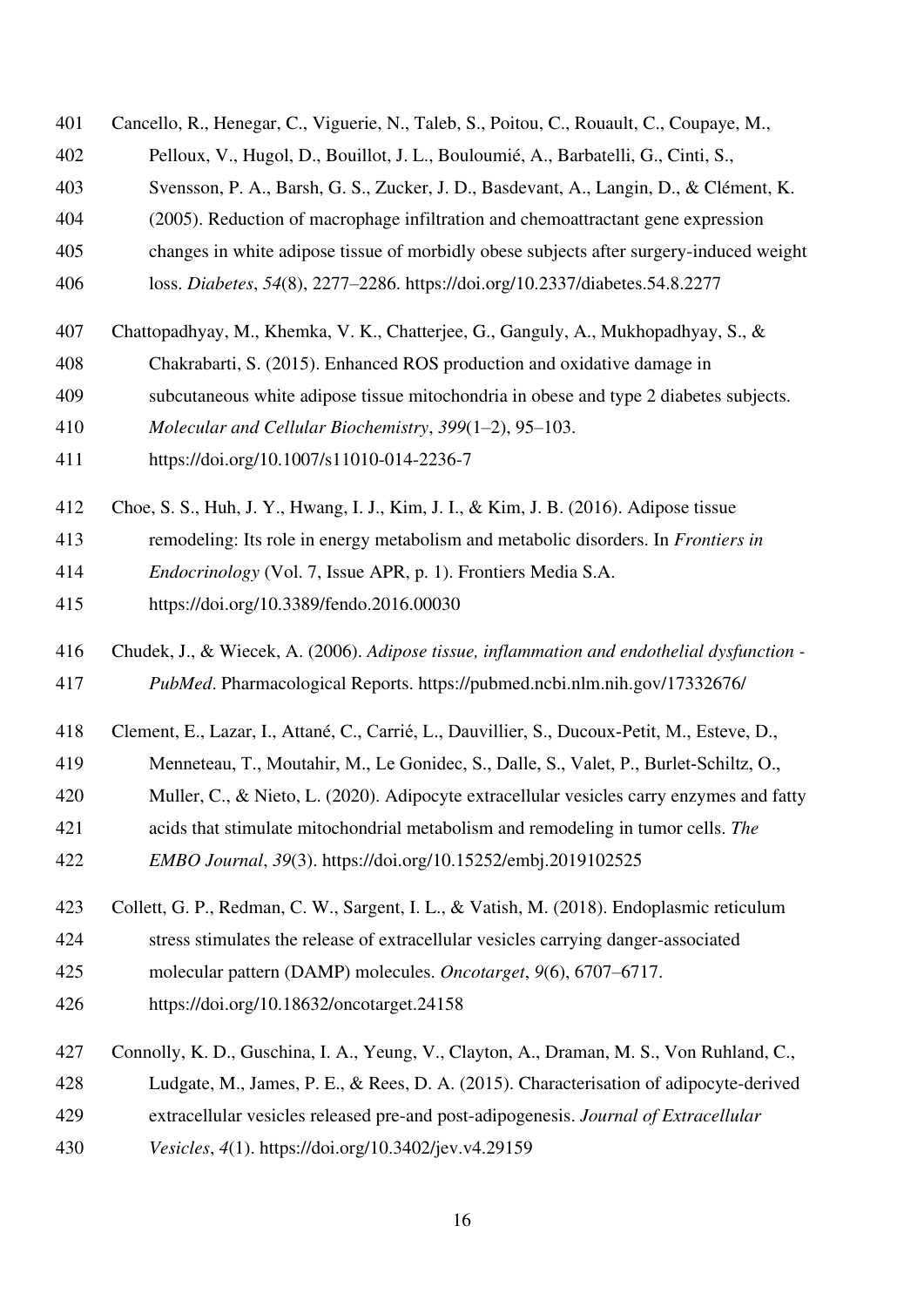431 Connolly, K. D., Wadey, R. M., Mathew, D., Johnson, E., Rees, D. A., & James, P. E.

- 432 (2018). Evidence for adipocyte-derived extracellular vesicles in the human circulation.
- 433 *Endocrinology*, *159*(9), 3259–3267. https://doi.org/10.1210/en.2018-00266
- 434 Crewe, C., Joffin, N., Rutkowski, J. M., Kim, M., Zhang, F., Towler, D. A., Gordillo, R., &
- 435 Scherer, P. E. (2018). An Endothelial-to-Adipocyte Extracellular Vesicle Axis Governed
- 436 by Metabolic State. *Cell*, *175*(3), 695-708.e13. https://doi.org/10.1016/j.cell.2018.09.005
- 437 Deng, Z. Bin, Poliakov, A., Hardy, R. W., Clements, R., Liu, C., Liu, Y., Wang, J., Xiang,
- 438 X., Zhang, S., Zhuang, X., Shah, S. V., Sun, D., Michalek, S., Grizzle, W. E., Garvey,
- 439 T., Mobley, J., & Zhang, H. G. (2009). Adipose tissue exosome-like vesicles mediate
- 440 activation of macrophage-induced insulin resistance. *Diabetes*, *58*(11), 2498–2505.
- 441 https://doi.org/10.2337/db09-0216
- 442 Eguchi, A., Lazic, M., Armando, A. M., Phillips, S. A., Katebian, R., Maraka, S.,
- 443 Quehenberger, O., Sears, D. D., & Feldstein, A. E. (2016). Circulating adipocyte-444 derived extracellular vesicles are novel markers of metabolic stress. *Journal of*  445 *Molecular Medicine*, *94*(11), 1241–1253. https://doi.org/10.1007/s00109-016-1446-8
- 446 Eguchi, A., Mulya, A., Lazic, M., Radhakrishnan, D., Berk, M. P., Povero, D., Gornicka, A.,
- 447 & Feldstein, A. E. (2015). Microparticles release by adipocytes act as "find-me" signals
- 448 to promote macrophage migration. *PLoS ONE*, *10*(4).
- 449 https://doi.org/10.1371/journal.pone.0123110
- 450 Flaherty, S. E., Grijalva, A., Xu, X., Ables, E., Nomani, A., & Ferrante, A. W. (2019). A
- 451 lipase-independent pathway of lipid release and immune modulation by adipocytes. 452 *Science*, *363*(6430), 989–993. https://doi.org/10.1126/science.aaw2586
- 453 Furukawa, S., Fujita, T., Shimabukuro, M., Iwaki, M., Yamada, Y., Nakajima, Y.,
- 454 Nakayama, O., Makishima, M., Matsuda, M., & Shimomura, I. (2004). Increased
- 455 oxidative stress in obesity and its impact on metabolic syndrome. *Journal of Clinical*
- 456 *Investigation*, *114*(12), 1752–1761. https://doi.org/10.1172/JCI21625
- 457 Goossens, G. H., Bizzarri, A., Venteclef, N., Essers, Y., Cleutjens, J. P., Konings, E., Jocken,
- 458 J. W. E., Čajlaković, M., Ribitsch, V., Clément, K., & Blaak, E. E. (2011). Increased
- 459 adipose tissue oxygen tension in obese compared with lean men is accompanied by
- 460 insulin resistance, impaired adipose tissue capillarization, and inflammation.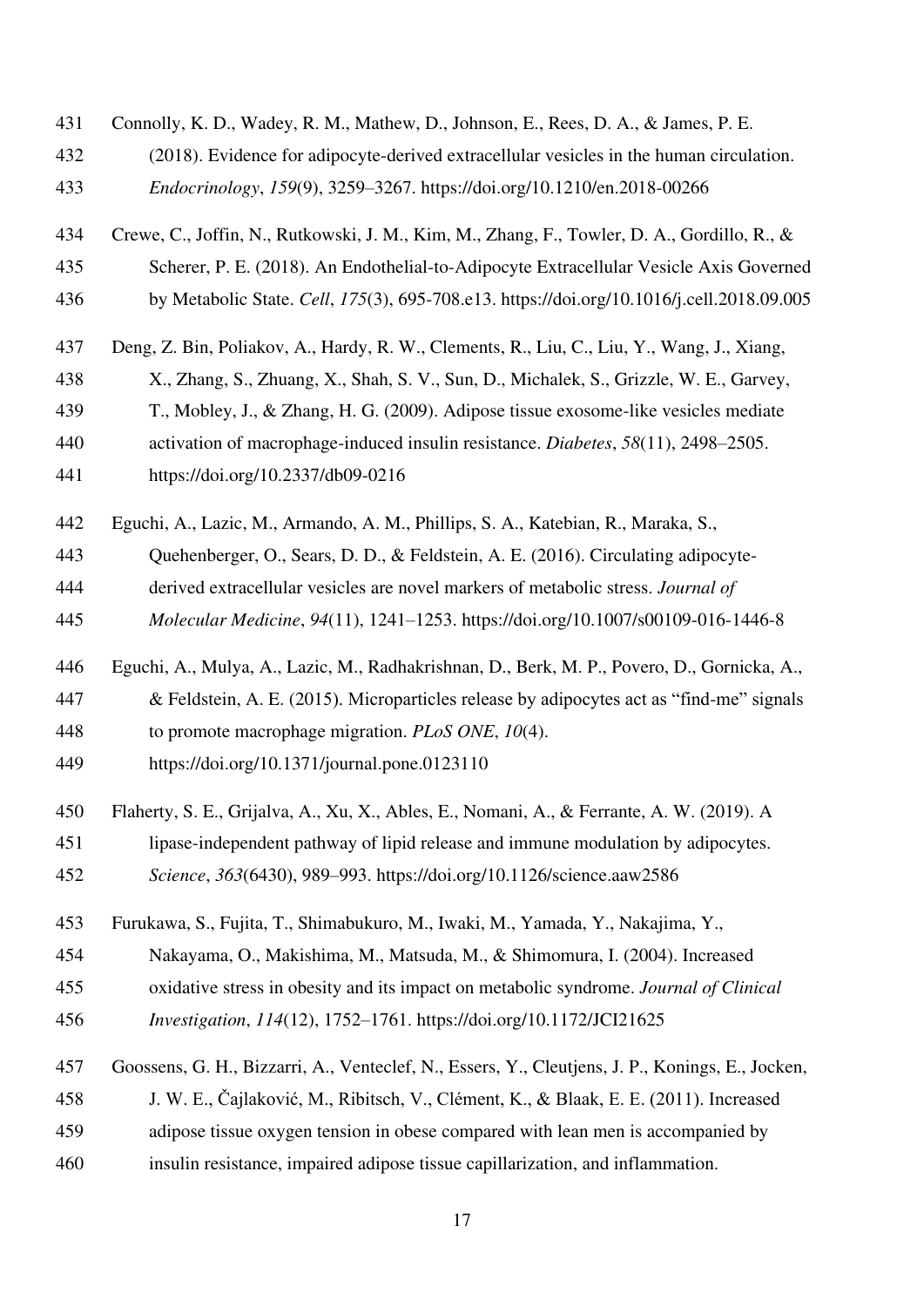- 461 *Circulation*, *124*(1), 67–76. https://doi.org/10.1161/CIRCULATIONAHA.111.027813
- 462 Gu, H., Yang, K., Shen, Z., Jia, K., Liu, P., Pan, M., & Sun, C. (2021). ER stress—induced 463 adipocytes secrete-aldo-keto reductase 1B7—containing exosomes that cause
- 464 nonalcoholic steatohepatitis in mice. *Free Radical Biology and Medicine*, *163*, 220–233.
- 465 https://doi.org/10.1016/j.freeradbiomed.2020.12.011
- 466 Gustafson, C. M., Shepherd, A. J., Miller, V. M., & Jayachandran, M. (2015). Age- and sex-
- 467 specific differences in blood-borne microvesicles from apparently healthy humans.
- 468 *Biology of Sex Differences*, *6*(1). https://doi.org/10.1186/s13293-015-0028-8
- 469 Horn, P., Cortese-Krott, M. M., Amabile, N., Hundsdörfer, C., Kröncke, K. D., Kelm, M., &
- 470 Heiss, C. (2013). Circulating microparticles carry a functional endothelial nitric oxide
- 471 synthase that is decreased in patients with endothelial dysfunction. *Journal of the*
- 472 *American Heart Association*, *2*(1). https://doi.org/10.1161/JAHA.112.003764
- 473 Hubert, H. B., Feinleib, M., McNamara, P. M., & Castelli, W. P. (1983). Obesity as an
- 474 independent risk factor for cardiovascular disease: A 26-year follow-up of participants 475 in the Framingham Heart Study. *Circulation*, *67*(5), 968–977.
- 476 https://doi.org/10.1161/01.CIR.67.5.968
- 477 Jin, M., Drwal, G., Bourgeois, T., Saltz, J., & Wu, H. M. (2005). Distinct proteome features 478 of plasma microparticles. *Proteomics*, *5*(7), 1940–1952.
- 479 https://doi.org/10.1002/pmic.200401057
- 480 Kawasaki, N., Asada, R., Saito, A., Kanemoto, S., & Imaizumi, K. (2012). Obesity-induced 481 endoplasmic reticulum stress causes chronic inflammation in adipose tissue. *Scientific*  482 *Reports*, *2*(1), 1–7. https://doi.org/10.1038/srep00799
- 483 Keaney, J. F., Larson, M. G., Vasan, R. S., Wilson, P. W. F., Lipinska, I., Corey, D.,
- 484 Massaro, J. M., Sutherland, P., Vita, J. A., & Benjamin, E. J. (2003). Obesity and
- 485 systemic oxidative stress: Clinical correlates of oxidative stress in the Framingham
- 486 study. *Arteriosclerosis, Thrombosis, and Vascular Biology*, *23*(3), 434–439.
- 487 https://doi.org/10.1161/01.ATV.0000058402.34138.11
- 488 Kranendonk, M. E. G., Visseren, F. L. J., van Balkom, B. W. M., Nolte-'t Hoen, E. N. M.,
- 489 van Herwaarden, J. A., de Jager, W., Schipper, H. S., Brenkman, A. B., Verhaar, M. C.,
- 490 Wauben, M. H. M., & Kalkhoven, E. (2014). Human adipocyte extracellular vesicles in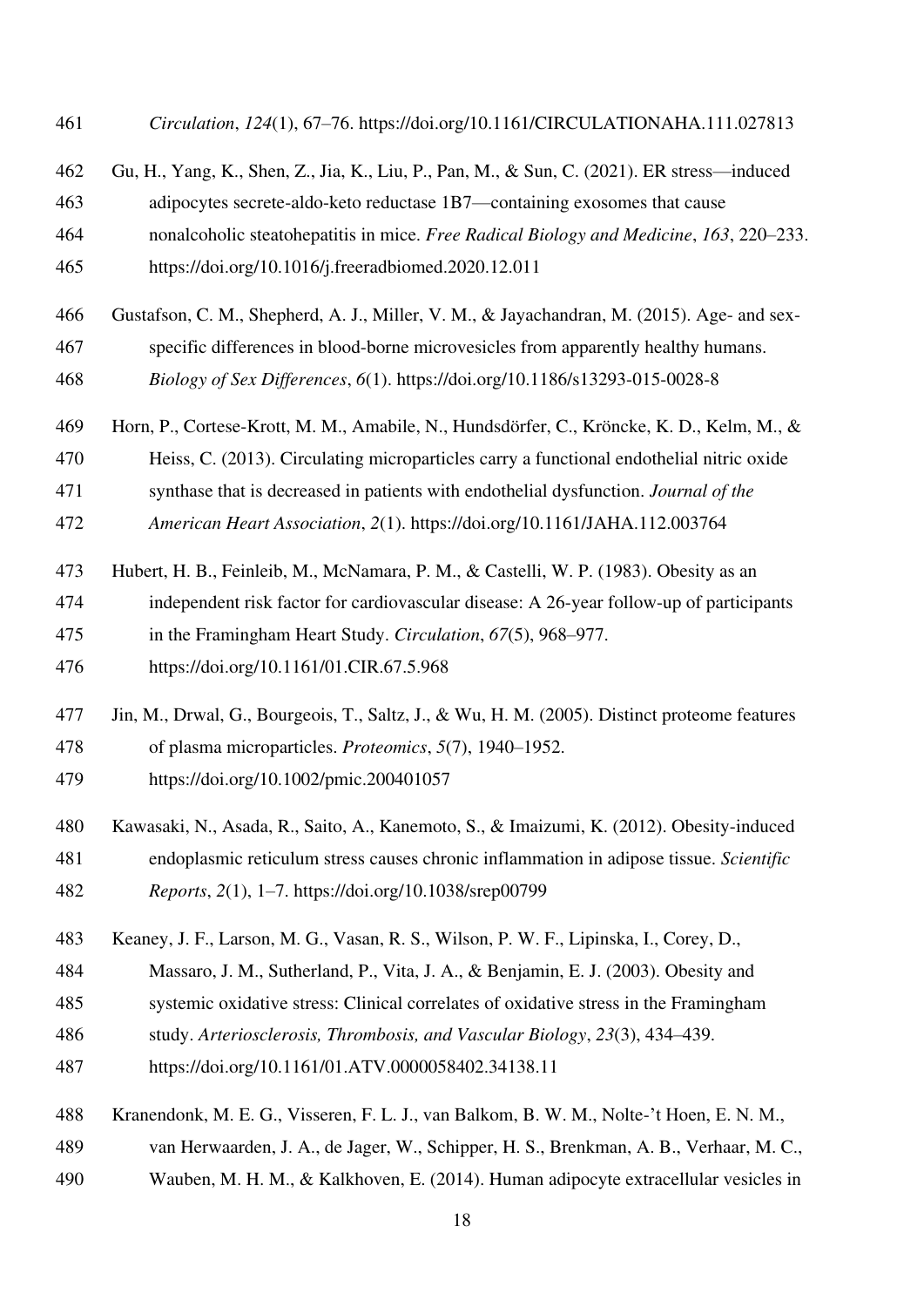- 491 reciprocal signaling between adipocytes and macrophages. *Obesity*, *22*(5), 1296–1308. 492 https://doi.org/10.1002/oby.20679
- 493 Kranendonk, M. E. G., Visseren, F. L. J., van Herwaarden, J. A., Nolte-'t Hoen, E. N. M., de 494 Jager, W., Wauben, M. H. M., & Kalkhoven, E. (2014). Effect of extracellular vesicles 495 of human adipose tissue on insulin signaling in liver and muscle cells. *Obesity*, *22*(10),
- 496 2216–2223. https://doi.org/10.1002/oby.20847
- 497 Kreimer, S., Belov, A. M., Ghiran, I., Murthy, S. K., Frank, D. A., & Ivanov, A. R. (2015). 498 Mass-spectrometry-based molecular characterization of extracellular vesicles: 499 Lipidomics and proteomics. *Journal of Proteome Research*, *14*(6), 2367–2384.
- 500 https://doi.org/10.1021/pr501279t
- 501 Lazar, I., Clement, E., Dauvillier, S., Milhas, D., Ducoux-Petit, M., LeGonidec, S., Moro, C.,
- 502 Soldan, V., Dalle, S., Balor, S., Golzio, M., Burlet-Schiltz, O., Valet, P., Muller, C., &
- 503 Nieto, L. (2016). Adipocyte Exosomes Promote Melanoma Aggressiveness through
- 504 Fatty Acid Oxidation: A Novel Mechanism Linking Obesity and Cancer. *Cancer*
- 505 *Research*, *76*(14), 4051–4057. https://doi.org/10.1158/0008-5472.CAN-16-0651
- 506 Li, X., Ballantyne, L. L., Yu, Y., & Funk, C. D. (2019). Perivascular adipose tissue–derived 507 extracellular vesicle miR-221-3p mediates vascular remodeling. *FASEB Journal*, *33*(11), 508 12704–12722. https://doi.org/10.1096/fj.201901548R
- 509 Liu, K., Chen, C., Zhang, H., Chen, Y., & Zhou, S. (2019). Adipose stem cell‐derived
- 510 exosomes in combination with hyaluronic acid accelerate wound healing through
- 511 enhancing re‐epithelialization and vascularization. *British Journal of Dermatology*,
- 512 *181*(4), 854–856. https://doi.org/10.1111/bjd.17984
- 513 Looze, C., Yui, D., Leung, L., Ingham, M., Kaler, M., Yao, X., Wu, W. W., Shen, R. F.,
- 514 Daniels, M. P., & Levine, S. J. (2009). Proteomic profiling of human plasma exosomes
- 515 identifies PPARγ as an exosome-associated protein. *Biochemical and Biophysical*
- 516 *Research Communications*, *378*(3), 433–438. https://doi.org/10.1016/j.bbrc.2008.11.050
- 517 Malhotra, J. D., & Kaufman, R. J. (2007). Endoplasmic reticulum stress and oxidative stress:
- 518 A vicious cycle or a double-edged sword? In *Antioxidants and Redox Signaling* (Vol. 9,
- 519 Issue 12, pp. 2277–2293). Antioxid Redox Signal. https://doi.org/10.1089/ars.2007.1782
- 520 Müller, G., Jung, C., Straub, J., Wied, S., & Kramer, W. (2009). Induced release of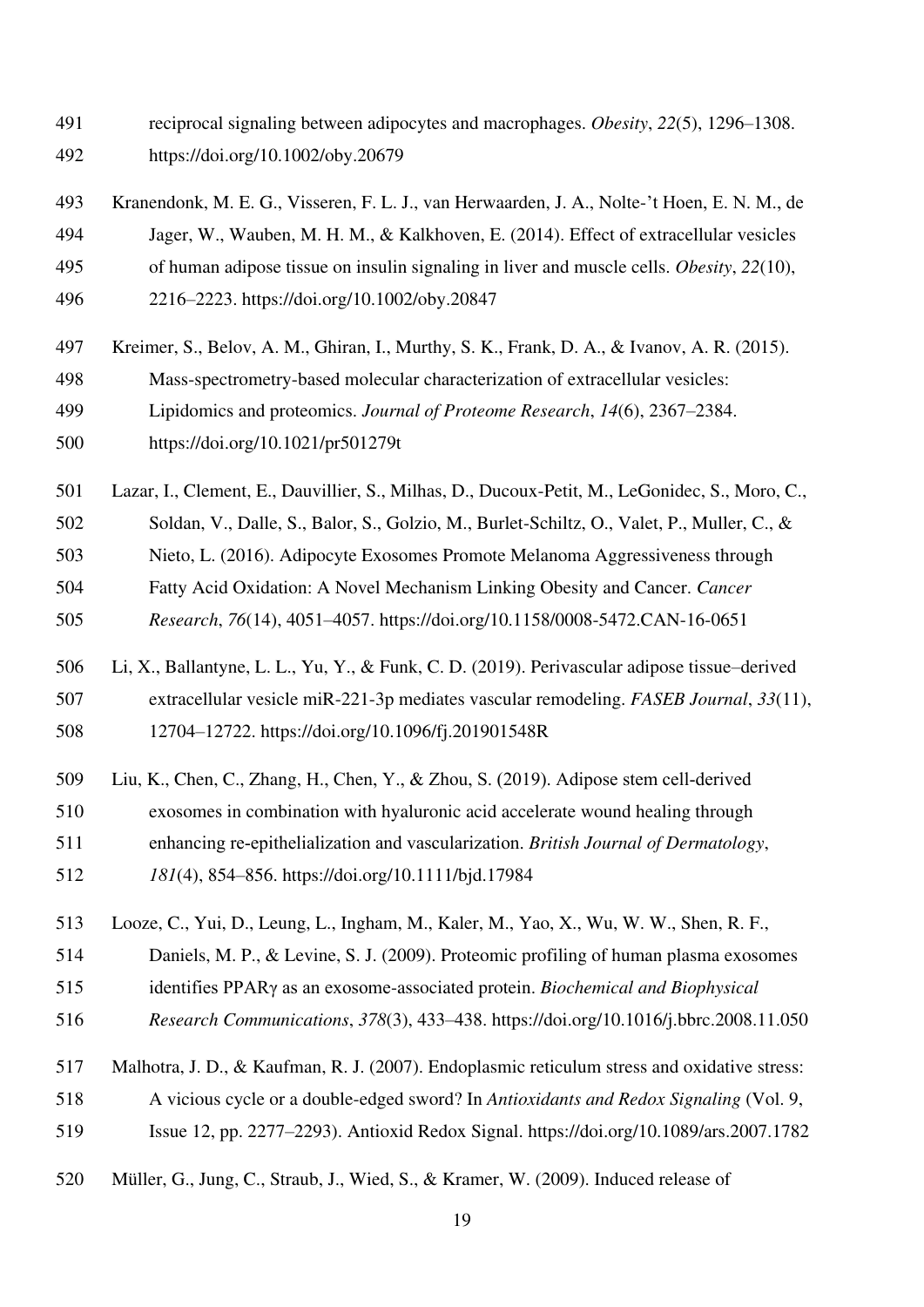- 521 membrane vesicles from rat adipocytes containing glycosylphosphatidylinositol-
- 522 anchored microdomain and lipid droplet signalling proteins. *Cellular Signalling*, *21*(2),
- 523 324–338. https://doi.org/10.1016/j.cellsig.2008.10.021
- 524 Müller, G., Schneider, M., Biemer-Daub, G., & Wied, S. (2011a). Microvesicles released
- 525 from rat adipocytes and harboring glycosylphosphatidylinositol-anchored proteins
- 526 transfer RNA stimulating lipid synthesis. *Cellular Signalling*, *23*(7), 1207–1223.
- 527 https://doi.org/10.1016/j.cellsig.2011.03.013
- 528 Müller, G., Schneider, M., Biemer-Daub, G., & Wied, S. (2011b). Upregulation of lipid 529 synthesis in small rat adipocytes by microvesicle-associated CD73 from large 530 adipocytes. *Obesity*, *19*(8), 1531–1544. https://doi.org/10.1038/oby.2011.29
- 531 Ogawa, R., Tanaka, C., Sato, M., Nagasaki, H., Sugimura, K., Okumura, K., Nakagawa, Y.,
- 532 & Aoki, N. (2010). Adipocyte-derived microvesicles contain RNA that is transported
- 533 into macrophages and might be secreted into blood circulation. *Biochemical and*
- 534 *Biophysical Research Communications*, *398*(4), 723–729.
- 535 https://doi.org/10.1016/j.bbrc.2010.07.008
- 536 Ortega, F. J., Moreno, M., Mercader, J. M., Moreno-Navarrete, J. M., Fuentes-Batllevell, N.,
- 537 Sabater, M., Ricart, W., & Fernández-Real, J. M. (2015). Inflammation triggers specific
- 538 microRNA profiles in human adipocytes and macrophages and in their supernatants.
- 539 *Clinical Epigenetics*, *7*(1). https://doi.org/10.1186/s13148-015-0083-3
- 540 Özcan, U., Cao, Q., Yilmaz, E., Lee, A. H., Iwakoshi, N. N., Özdelen, E., Tuncman, G.,
- 541 Görgün, C., Glimcher, L. H., & Hotamisligil, G. S. (2004). Endoplasmic reticulum stress 542 links obesity, insulin action, and type 2 diabetes. *Science*, *306*(5695), 457–461.
- 543 https://doi.org/10.1126/science.1103160
- 544 Pan, Y., Hui, X., Chong Hoo, R. L., Ye, D., Cheung Chan, C. Y., Feng, T., Wang, Y., Ling 545 Lam, K. S., & Xu, A. (2019). Adipocyte-secreted exosomal microRNA-34a inhibits M2 546 macrophage polarization to promote obesity-induced adipose inflammation. *Journal of*  547 *Clinical Investigation*, *129*(2), 834–849. https://doi.org/10.1172/JCI123069
- 548 Phoonsawat, W., Aoki-Yoshida, A., Tsuruta, T., & Sonoyama, K. (2014). Adiponectin is 549 partially associated with exosomes in mouse serum. *Biochemical and Biophysical*
- 550 *Research Communications*, *448*(3), 261–266. https://doi.org/10.1016/j.bbrc.2014.04.114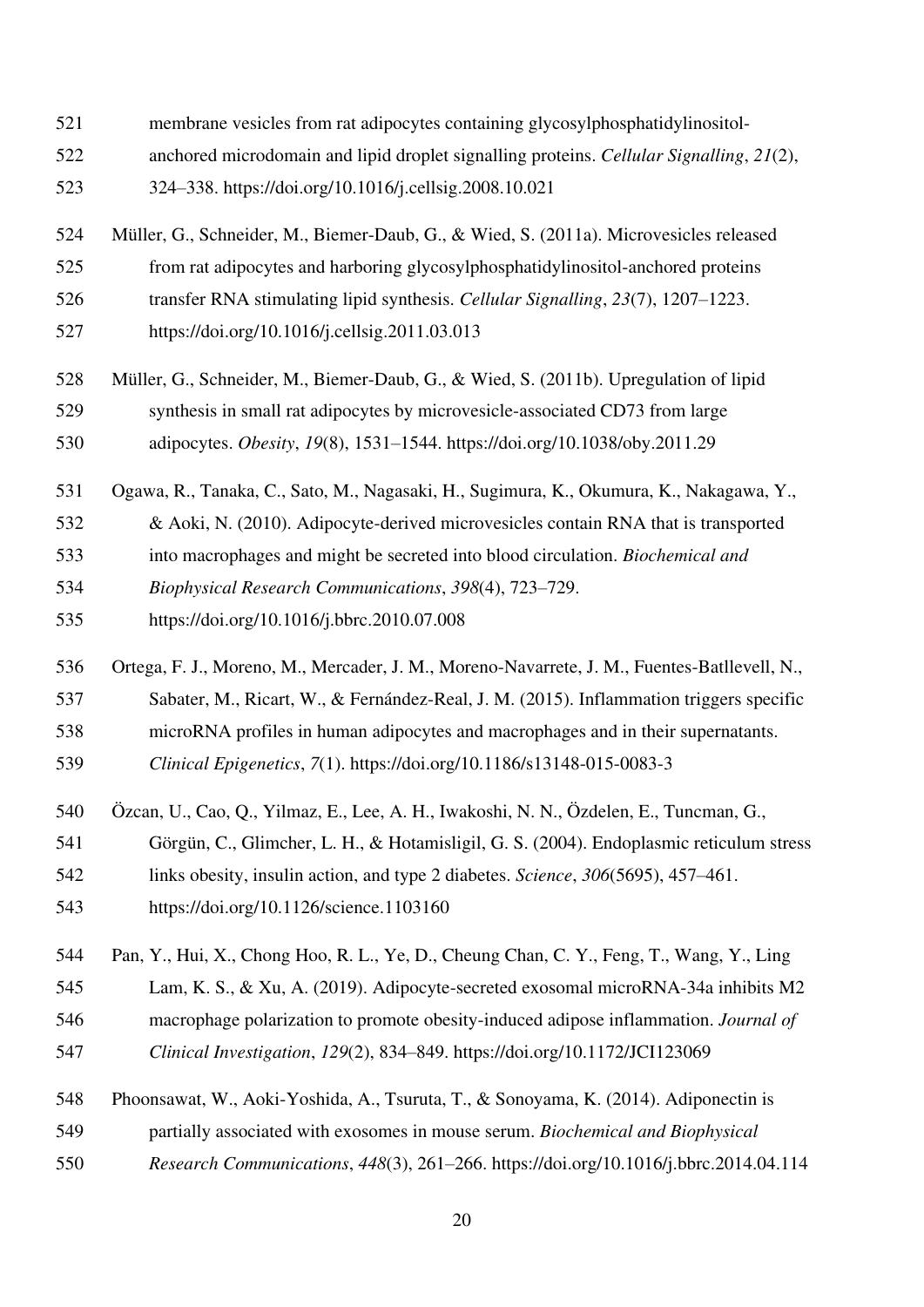| 551 | Ren, S., Chen, J., Duscher, D., Liu, Y., Guo, G., Kang, Y., Xiong, H., Zhan, P., Wang, Y.,    |
|-----|-----------------------------------------------------------------------------------------------|
| 552 | Wang, C., Machens, H.-G., & Chen, Z. (2019). Microvesicles from human adipose stem            |
| 553 | cells promote wound healing by optimizing cellular functions via AKT and ERK                  |
| 554 | signaling pathways. Stem Cell Research & Therapy, 10(1), 47.                                  |
| 555 | https://doi.org/10.1186/s13287-019-1152-x                                                     |
| 556 | Sano, S., Izumi, Y., Yamaguchi, T., Yamazaki, T., Tanaka, M., Shiota, M., Osada-Oka, M.,      |
| 557 | Nakamura, Y., Wei, M., Wanibuchi, H., Iwao, H., & Yoshiyama, M. (2014). Lipid                 |
| 558 | synthesis is promoted by hypoxic adipocyte-derived exosomes in 3T3-L1 cells.                  |
| 559 | Biochemical and Biophysical Research Communications, 445(2), 327–333.                         |
| 560 | https://doi.org/10.1016/j.bbrc.2014.01.183                                                    |
| 561 | Skurk, T., Alberti-Huber, C., Herder, C., & Hauner, H. (2007). Relationship between           |
| 562 | adipocyte size and adipokine expression and secretion. Journal of Clinical                    |
| 563 | Endocrinology and Metabolism, 92(3), 1023-1033. https://doi.org/10.1210/jc.2006-1055          |
| 564 | Song, M., Han, L., Chen, F., Wang, D., Wang, F., Zhang, L., Wang, Z., Zhong, M., Tang, M.,    |
| 565 | & Zhang, W. (2018). Adipocyte-Derived Exosomes Carrying Sonic Hedgehog Mediate                |
| 566 | M1 Macrophage Polarization-Induced Insulin Resistance via Ptch and PI3K Pathways.             |
| 567 | Cellular Physiology and Biochemistry, 48(4), 1416–1432.                                       |
| 568 | https://doi.org/10.1159/000492252                                                             |
| 569 | Song, Y., Li, H., Ren, X., Li, H., & Feng, C. (2020). SNHG9, delivered by adipocyte-derived   |
| 570 | exosomes, alleviates inflammation and apoptosis of endothelial cells through                  |
| 571 | suppressing TRADD expression. European Journal of Pharmacology, 872, 172977.                  |
| 572 | https://doi.org/10.1016/j.ejphar.2020.172977                                                  |
| 573 | Théry, C., Witwer, K. W., Aikawa, E., Alcaraz, M. J., Anderson, J. D., Andriantsitohaina, R., |
| 574 | Antoniou, A., Arab, T., Archer, F., Atkin-Smith, G. K., Ayre, D. C., Bach, J. M.,             |
| 575 | Bachurski, D., Baharvand, H., Balaj, L., Baldacchino, S., Bauer, N. N., Baxter, A. A.,        |
| 576 | Bebawy, M.,  Zuba-Surma, E. K. (2018). Minimal information for studies of                     |
| 577 | extracellular vesicles 2018 (MISEV2018): a position statement of the International            |
| 578 | Society for Extracellular Vesicles and update of the MISEV2014 guidelines. Journal of         |
| 579 | <i>Extracellular Vesicles, 7(1). https://doi.org/10.1080/20013078.2018.1535750</i>            |
| 580 | Thomou, T., Mori, M. A., Dreyfuss, J. M., Konishi, M., Sakaguchi, M., Wolfrum, C., Rao, T.    |
| 581 | N., Winnay, J. N., Garcia-Martin, R., Grinspoon, S. K., Gorden, P., & Kahn, C. R.             |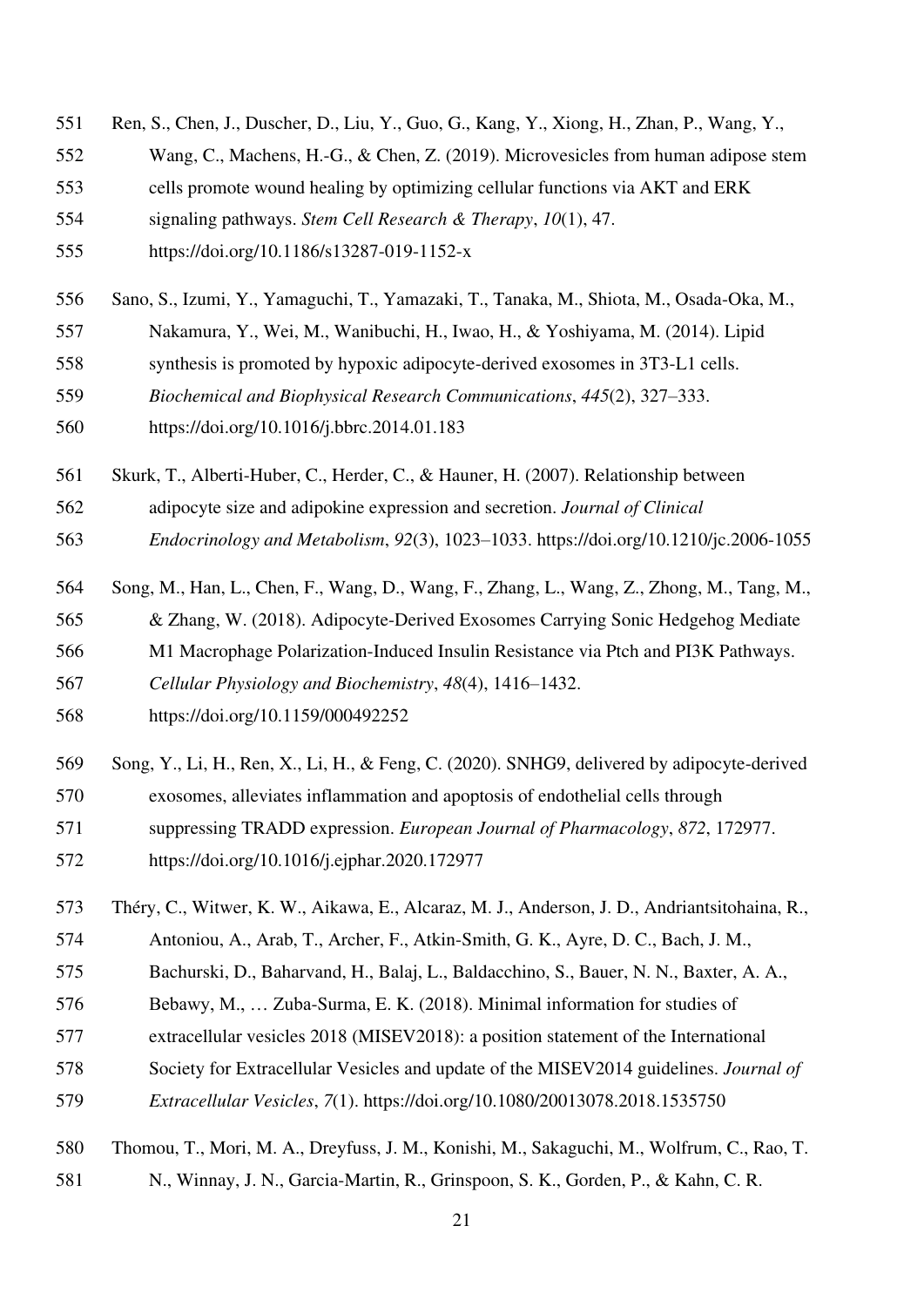| 582 | (2017). Adipose-derived circulating miRNAs regulate gene expression in other tissues.       |
|-----|---------------------------------------------------------------------------------------------|
| 583 | Nature, 542(7642), 450-455. https://doi.org/10.1038/nature21365                             |
| 584 | Trayhurn, P., Wang, B., & Wood, I. S. (2008). Hypoxia in adipose tissue: A basis for the    |
| 585 | dysregulation of tissue function in obesity? British Journal of Nutrition, 100(2), 227–     |
| 586 | 235. https://doi.org/10.1017/S0007114508971282                                              |
| 587 | Valadi, H., Ekström, K., Bossios, A., Sjöstrand, M., Lee, J. J., & Lötvall, J. O. (2007).   |
| 588 | Exosome-mediated transfer of mRNAs and microRNAs is a novel mechanism of genetic            |
| 589 | exchange between cells. Nature Cell Biology, 9(6), 654–659.                                 |
| 590 | https://doi.org/10.1038/ncb1596                                                             |
| 591 | Wadey, R. M., Connolly, K. D., Mathew, D., Walters, G., Rees, D. A., & James, P. E. (2019). |
| 592 | Inflammatory adipocyte-derived extracellular vesicles promote leukocyte attachment to       |
| 593 | vascular endothelial cells. Atherosclerosis, 283, 19-27.                                    |
| 594 | https://doi.org/10.1016/j.atherosclerosis.2019.01.013                                       |
| 595 | Wang, B., Wood, I. S., & Trayhurn, P. (2007). Dysregulation of the expression and secretion |
| 596 | of inflammation-related adipokines by hypoxia in human adipocytes. Pflugers Archiv          |
| 597 | European Journal of Physiology, 455(3), 479-492. https://doi.org/10.1007/s00424-007-        |
| 598 | $0301 - 8$                                                                                  |
| 599 | Wang, F., Chen, F. fang, Shang, Y. yuan, Li, Y., Wang, Z. hao, Han, L., Li, Y. hui, Zhang,  |
| 600 | L., Ti, Y., Zhang, W., & Zhong, M. (2018). Insulin resistance adipocyte-derived             |
| 601 | exosomes aggravate atherosclerosis by increasing vasa vasorum angiogenesis in diabetic      |
| 602 | ApoE $-/-$ mice. International Journal of Cardiology, 265, 181–187.                         |
| 603 | https://doi.org/10.1016/j.ijcard.2018.04.028                                                |
| 604 | Wang, T., Gilkes, D. M., Takano, N., Xiang, L., Luo, W., Bishop, C. J., Chaturvedi, P.,     |
| 605 | Green, J. J., & Semenza, G. L. (2014). Hypoxia-inducible factors and RAB22A mediate         |
| 606 | formation of microvesicles that stimulate breast cancer invasion and metastasis.            |
| 607 | Proceedings of the National Academy of Sciences of the United States of America,            |
| 608 | 111(31). https://doi.org/10.1073/pnas.1410041111                                            |
| 609 | Weidemann, A., Breyer, J., Rehm, M., Eckardt, K. U., Daniel, C., Cicha, I., Giehl, K., &    |
| 610 | Goppelt-Struebe, M. (2013). HIF-1 $\alpha$ activation results in actin cytoskeleton         |
| 611 | reorganization and modulation of Rac-1 signaling in endothelial cells. Cell                 |
|     | 22                                                                                          |